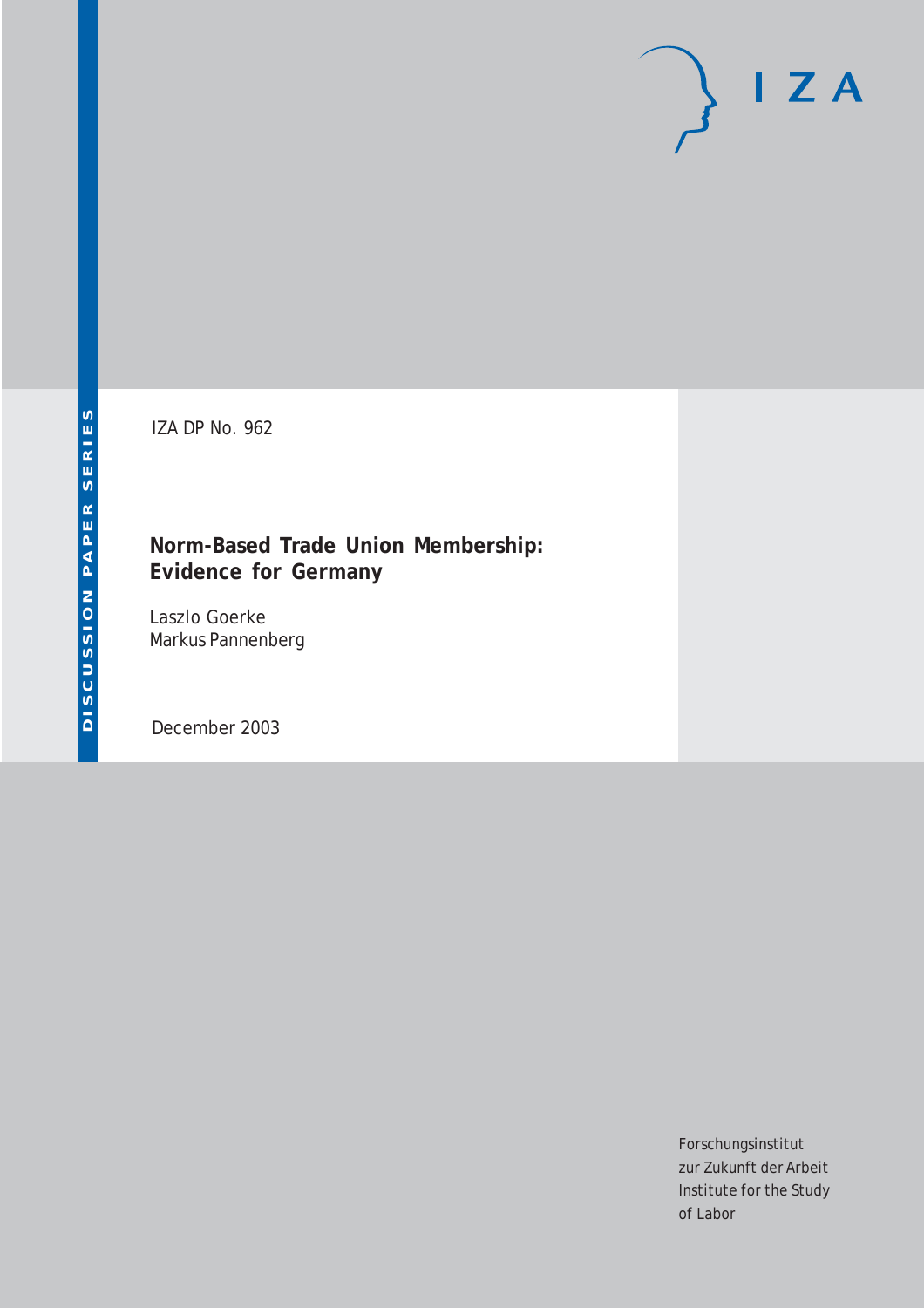# **Norm-Based Trade Union Membership: Evidence for Germany**

#### **Laszlo Goerke**

*Johnannes Gutenberg University of Mainz, CESifo and IZA Bonn* 

#### **Markus Pannenberg**

*DIW Berlin and IZA Bonn* 

Discussion Paper No. 962 December 2003

IZA

P.O. Box 7240 D-53072 Bonn Germany

Tel.: +49-228-3894-0 Fax: +49-228-3894-210 Email: [iza@iza.org](mailto:iza@iza.org)

This Discussion Paper is issued within the framework of IZA's research area *Welfare State and Labor Market*. Any opinions expressed here are those of the author(s) and not those of the institute. Research disseminated by IZA may include views on policy, but the institute itself takes no institutional policy positions.

The Institute for the Study of Labor (IZA) in Bonn is a local and virtual international research center and a place of communication between science, politics and business. IZA is an independent, nonprofit limited liability company (Gesellschaft mit beschränkter Haftung) supported by Deutsche Post World Net. The center is associated with the University of Bonn and offers a stimulating research environment through its research networks, research support, and visitors and doctoral programs. IZA engages in (i) original and internationally competitive research in all fields of labor economics, (ii) development of policy concepts, and (iii) dissemination of research results and concepts to the interested public. The current research program deals with (1) mobility and flexibility of labor, (2) internationalization of labor markets, (3) welfare state and labor market, (4) labor markets in transition countries, (5) the future of labor, (6) evaluation of labor market policies and projects and (7) general labor economics.

IZA Discussion Papers often represent preliminary work and are circulated to encourage discussion. Citation of such a paper should account for its provisional character. A revised version may be available on the IZA website ([www.iza.org](http://www.iza.org/)) or directly from the author.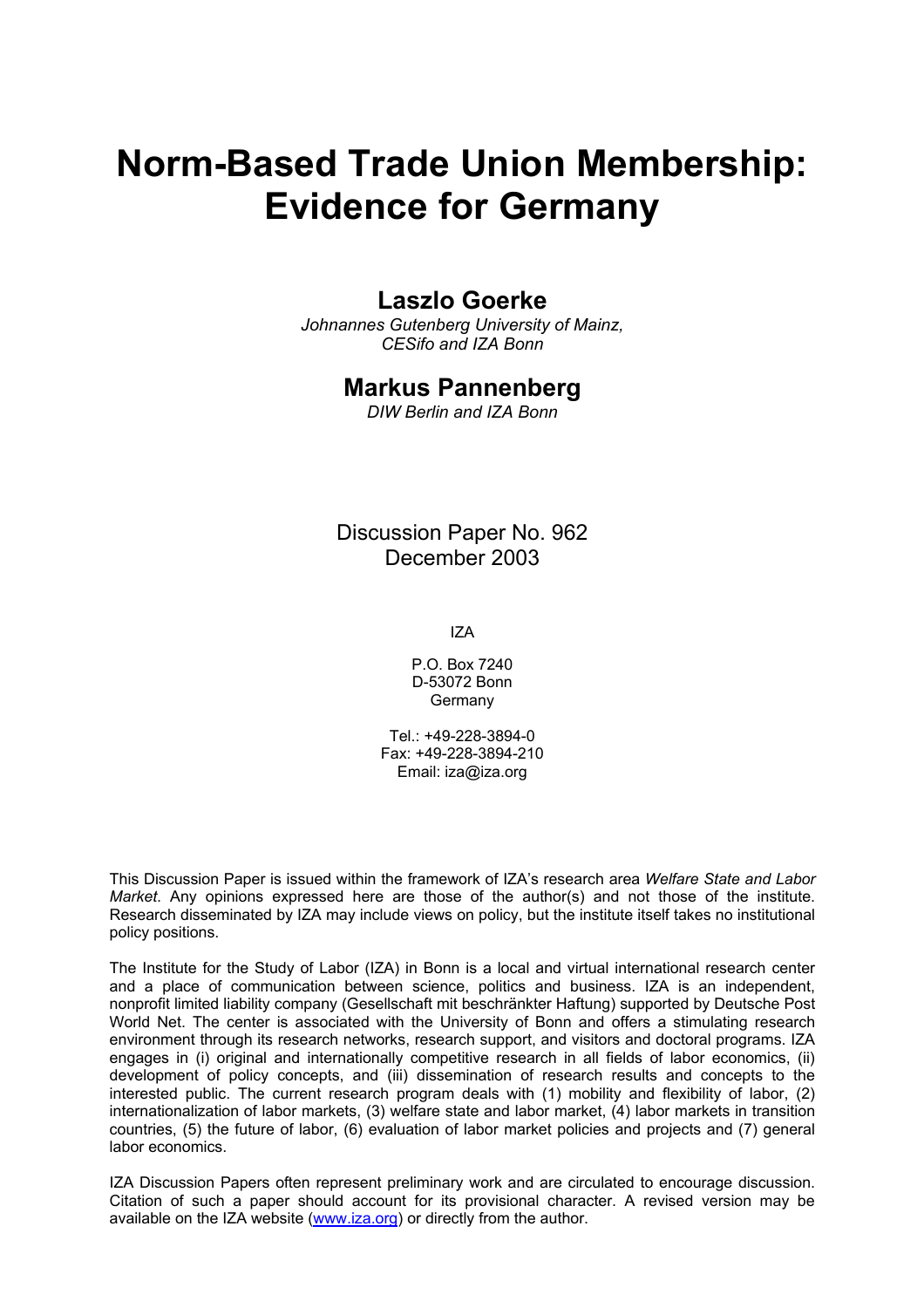IZA Discussion Paper No. 960 December 2003

## **ABSTRACT**

## **Norm-Based Trade Union Membership: Evidence for Germany** [∗](#page-2-0)

In the absence of closed-shops and discriminatory wage policies, union membership can be explained by the existence of social norms. We describe a model, incorporating institutional features of the German labour market, which explicitly allows for social custom effects in the determination of union membership. Using panel data for Germany, we find evidence for according effects which restrict freeriding. The impact of social norms tends to increase with net union density. Hence, observed reductions in the demand for union membership can weaken the impact of a norm and accentuate the free-rider problem.

JEL Classification: D71, J51

Keywords: Germany, norms, social custom, trade union membership

Corresponding author:

 $\overline{a}$ 

Laszlo Goerke Johannes Gutenberg University of Mainz Department of Economics (FB 03) 55099 Mainz Germany Email: [Laszlo.Goerke@uni-mainz.de](mailto:Laszlo.Goerke@uni-mainz.de) Tel.: +49 (0) 6131-39-20143

<span id="page-2-0"></span><sup>∗</sup> The authors would like to thank Bernd Fitzenberger, Jenny Hunt, Joachim Wagner and Axel Werwatz for comments on a previous version of the paper, where we looked at cross-country differences between West Germany and the UK using cross sections of the GSOEP and the BHPS. All remaining errors are our responsibility.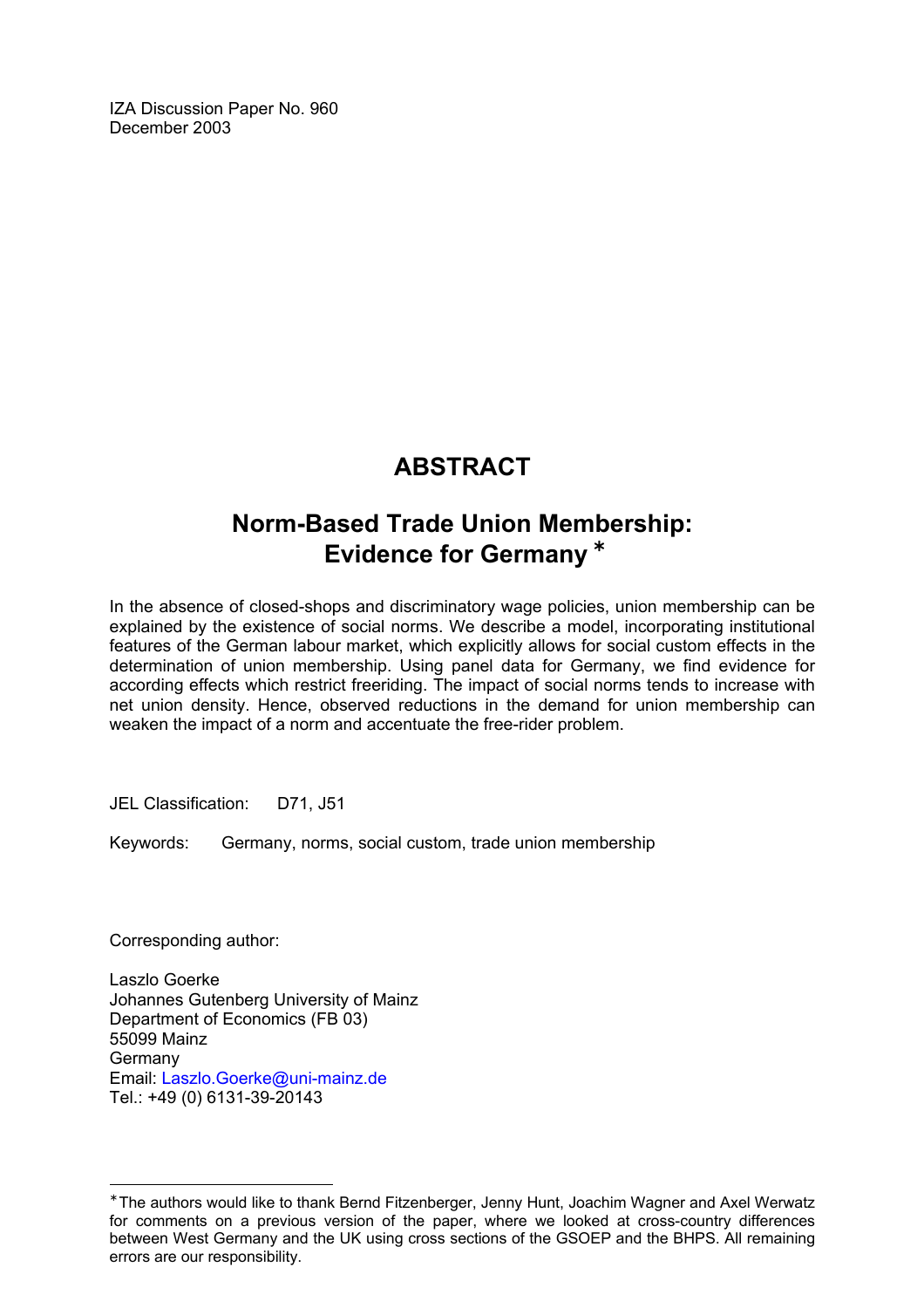#### 1. Introduction

Why do people become members of a trade union if it is not mandatory but costly to be one? In general, all employees covered by collective bargaining agreements obtain the same wage and face the same working conditions, irrespective of their union status. In 2000 for example, approximately 63% of the employees in West Germany and roughly 46% of their East Germany counterparts were covered by industry-wide collective bargaining agreements, while the respective figures for firm-specific agreements amounted to 7% in West Germany and 10% in East Germany (Kohaut and Schnabel 2003). In view of this high collective bargaining coverage wages as well as working conditions set by collective agreements are an important benchmark due to a union deterrence effect (Franz and Fitzenberger 1999, Kohaut and Schnabel 2003). Thus, free-riding on union activity seems to be a dominant strategy for employees (Olson 1965). This interpretation would be consistent with the remarkable decline in union density. In Germany, unions have lost more than 4 million members between 1991 and 2000, i.e. about 30% of their 1991 membership (cf. Ebbinghaus 2003). Figure 1 illustrates the development of union membership in Germany (including the eastern part from 1991 onwards) for different indicators of union density until 1997, the last year for which all according measures were available.



*Figure 1: Trade Union Density in Germany 1950-1997* 

Source: Ebbinghaus and Visser (2000), tables 13 and 14 of CD-ROM for Germany. Notes: Gross Union Density I: entire union membership as share of gainfully employed wage and salary earners (excluding unemployed) Gross Union Density II: entire union membership as share of dependent labour force (including unemployed). Net Union Density I (II): active membership as share of gainfully employed wage and salary earners (dependent labour force), where active members do not include students, conscripts and pensioners.

After a short upsurge in membership in the 1950s, density, irrespective of whether it in- or excludes unemployed in the denominator or non-working members in the numerator, remained basically stable until the first oil price shock, then rose and fell off in the 1980s.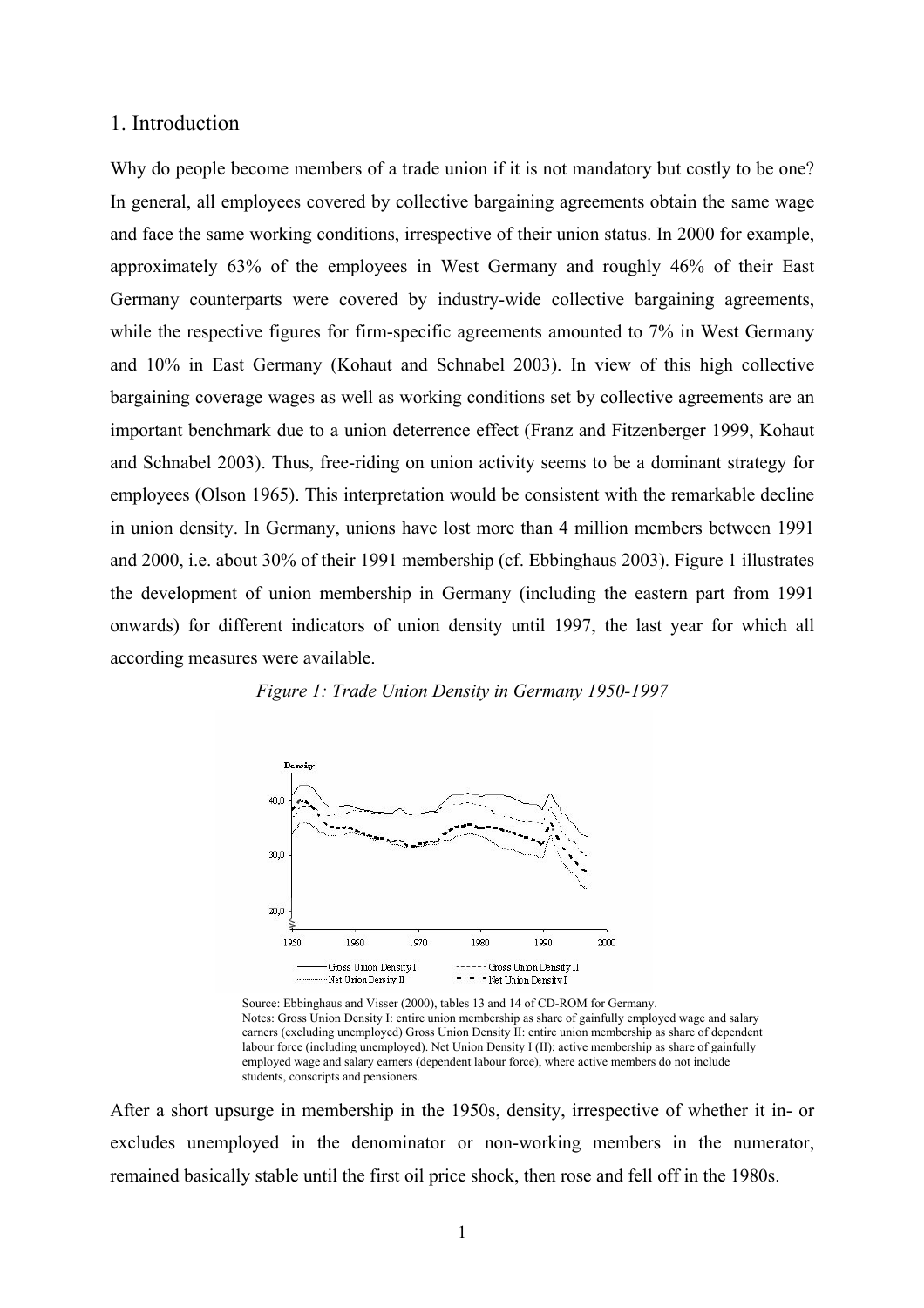Unification sharply increased union density, before the decline mentioned above set in. One successful strategy for unions to counter the decrease in membership might be to stress their role as a movement that provides specific social values (Calmfors et. al. 2001, pp. 132-134). In Germany, unions have actually gone along these lines within the last few years emphasising their particular importance for preserving "social standards in a globalizing world".

In this paper, we try to assess how successful a strategy of promoting "social values" might be. Our central objective is to test whether social custom effects have an impact on individual decisions to join or leave a union and to disentangle the nature of these effects. We proceed as follows: in Section 2, we review the theoretical and empirical literature on norm-based trade union membership. In Section 3, we then sketch a theoretical model based on the institutional features of the German labour market which clarifies how social norms might affect the decision to join a union. The social custom element of this model is subsequently put to an empirical test using data from the German Socio-Economic Panel (GSOEP) for the period 1985-1998. While previous analyses for Germany have focussed on the probability of *being* a union member, this study represents, to the best of our knowledge, the first empirical investigation of the decision to *join or leave* a trade union. Moreover, the social custom explanation of union membership has not been explicitly looked at before. Subsequent to a brief description of the data and the variables in Section 4, we outline our empirical specification in Section 5. Section 6 contains the empirical results. Conclusions are found in Section 7.

#### 2. Determination of Union Membership – a Review of Contributions

 $\overline{a}$ 

The hypothesis underlying our analysis is that the existence of a norm or social custom can help to solve the apparent free-rider puzzle of trade union membership. This notion goes back to Akerlof (1980) who looks at the impact of a social custom on wage determination, in order to explain persistent unemployment.<sup>1</sup> The idea was taken up by Booth (1985) to rationalise union membership in a setting with homogeneous agents. Social custom models of trade

<sup>&</sup>lt;sup>1</sup> Social custom approaches have, furthermore, been utilised to model labour supply (de Neubourg and Vendrik 1994), strikes (Naylor 1989, 1990), tax evasion (Myles and Naylor 1996), work effort (Chang and Lai 1999), police corruption (Chang et al. 2000), pre-marital sex (Cameron 2001), and adherence to environmental regulations (Lai et al. 2003).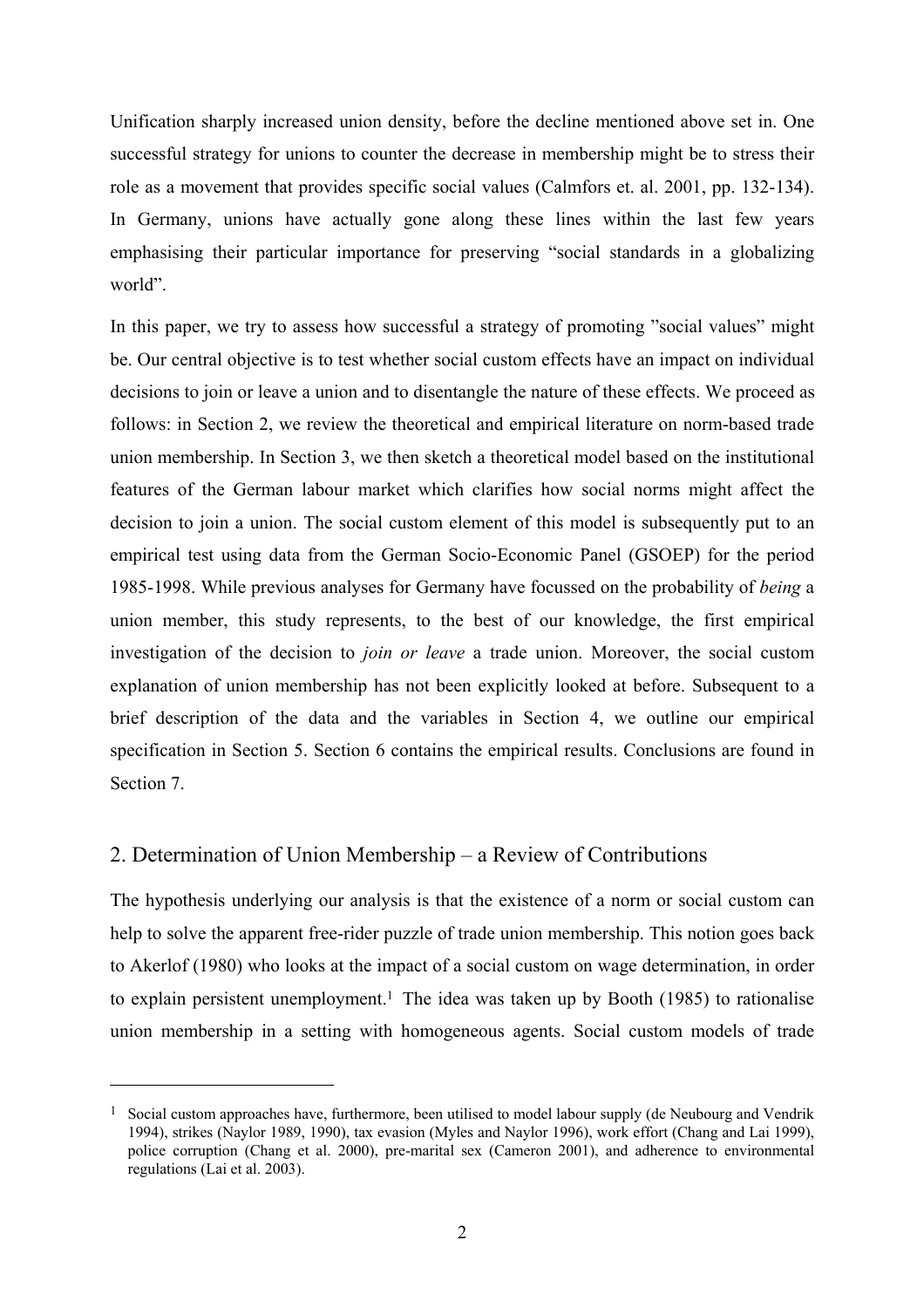union membership with heterogeneous individuals have been presented by Booth and Chatterji (1993), Corneo (1993, 1995), Naylor and Cripps (1993), Naylor and Raaum (1993), and Goerke (1997). Alternatively, Booth and Chatterji (1995), Moreton (1998, 1999), and Holmlund and Lundborg (1999) have assumed that the heterogeneity of individuals results from differential preferences over private goods. Accordingly, the various approaches can be differentiated with respect to the source of heterogeneity among individuals. Moreover, the scope of bargaining, the treatment of unemployed, and the objective of the analysis differ.

Turning to the source of heterogeneity, it has been assumed that trade union membership yields a reputational gain r which increases utility and which varies across individuals. Reputation r due to membership has been defined as independent of union membership or density m (Corneo 1993), as the product of the individual-specific reputation effect δ and union density m,2 or as decreasing with density (Corneo 1997). As an alternative, trade unions have been assumed to provide private services solely to members, such as grievance procedures or improved job security (Booth and Chatterji 1995, Moreton 1998, 1999, Holmlund and Lundborg 1999). Since it is our objective to analyse the validity of the social custom model for Germany, we assume that heterogeneity of individuals is due to their differential attitudes towards a norm of union membership. Moreover, because the nature of the social custom effect is theoretically and empirically uncertain, we allow for a flexible relationship between, on the one hand, reputation r and, on the other hand, density m and the individual-specific reputation element δ. Implicitly, the differential modelling approaches also make alternative assumptions with respect to the nature of the social custom effect. If reputation increases with density, the norm may be regarded as outcome-oriented since its impact is influenced by the result in terms of the behaviour of other individuals. All specifications, however, also involve an individual-specific element, which captures the importance of 'internal' norms, affecting individual behaviour for any societal outcome.

Turning to the scope of bargaining, virtually all contributions presume that solely wages are determined collectively and that union preferences are given by those of the median member. Only Corneo (1993, 1995) and Lai et al. (2001) model efficient bargains. In the context of a median voter model, the question arises of how preferences over two items - wages and

<sup>&</sup>lt;sup>2</sup> See Booth (1985), Booth and Chatterii (1993), Corneo (1995), Goerke (1997), and Lai et al. (2001), A slightly more general specification is chosen by Naylor and Raaum (1993) (and Naylor and Cripps 1993) who assume that the marginal gain from membership increases (does not fall) with the strength of the individualspecific reputation effect. Naylor and Cripps (1993) assume, in addition, that also non-membership represents a social custom which yields reputational gains for those who adhere to it.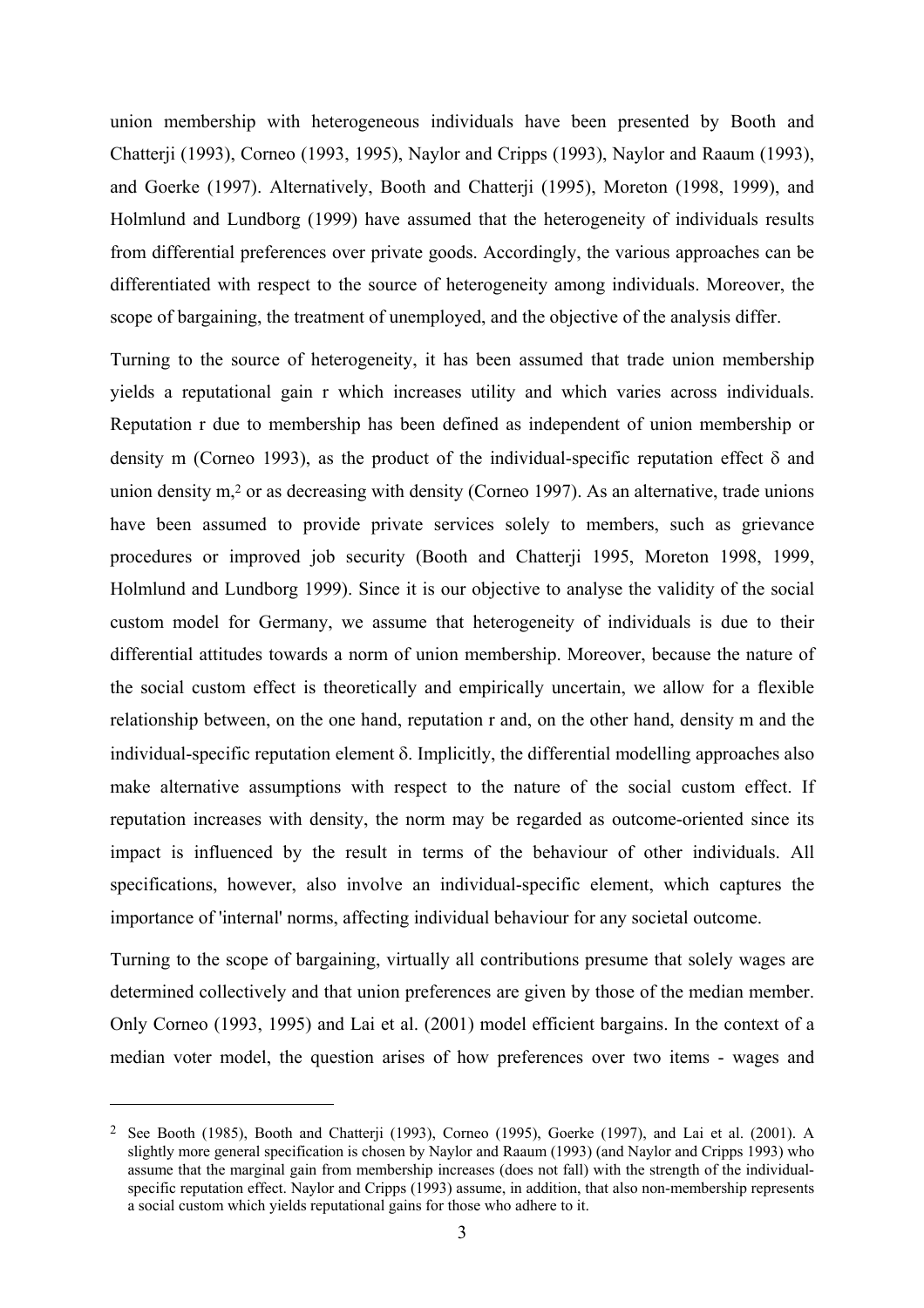employment - are aggregated consistently. Corneo (1993, 1995) circumvents this issue by assuming risk-neutral workers. In an efficient bargaining setting, this assumption entails no unemployment, such that union members effectively only have to vote over the union's wage preferences. Lai et al. (2001) presume that a union executive maximises the sum of the expected utilities of members, without recourse to a mechanism of preference aggregation.

Since workers decide about union membership prior to the determination of employment in all of the above models, some union members will be unemployed if firms determine employment along a labour demand curve. As a consequence, unemployed union members are usually assumed to leave the union and to be refunded their membership fees.3 This assumption ensures that equilibrium union membership is determined by the employees' behaviour but is in conflict with the available evidence for Germany. While union membership of unemployed may be a somewhat recent phenomenon, in 1998 12.3% (30.7%) of all members of the metal workers' union, the IG Metall, were unemployed in West (East) Germany. Data for other unions also suggest a substantial fraction of unemployed members.4 Accordingly, our theoretical model allows for continued membership of unemployed workers.

Focussing, lastly, on objectives, earlier contributions explore the functioning of the basic model, for example with respect to exogenous variables such as the alternative income, the membership fee, the social custom variable or demand shocks (Booth and Chatterji 1993, Naylor and Cripps 1993). Later contributions concentrate on an empirical verification of the private good model (Booth and Chatterji 1995), management opposition to union formation (Naylor and Raaum 1993, Corneo 1993, 1995), employment consequences of tax changes (Goerke 1997), the joint determination of union membership and labour productivity (Moreton 1998, 1999), the impact of the Gent system of unemployment insurance (Holmlund and Lundborg 1999), and the consequences of a currency devaluation (Lai et al. 2001).

While the relevant theoretical contributions all *assume* a social custom of trade union membership, the empirical evidence on the existence and impact of such norms is scarce. To

<sup>&</sup>lt;sup>3</sup> An according assumption is, for example, made by Booth and Chatterji (1993, 1995), Goerke (1997), Moreton (1998, 1999), and Lai et al. (2001). Only Holmlund and Lundborg (1999) presume that unemployed workers remain union members.

<sup>4</sup> At the beginning of 2003, 302,000 out of 2,615 million members of the IG Metall (i.e. 11.6%) were unemployed. About a decade ago, that is in 1993 (1994), 17% [7.4%/16%] of the members of the GTB (Gewerkschaft Textil und Bekleidung) [ÖTV (Öffentliche Dienste, Transport und Verkehr)/ HBV (Gewerkschaft Handel, Banken und Versicherungen)] were unemployed (Ebbinghaus and Visser 2000, country chapter on Germany, Die Zeit, March 20, 2003, p. 23). Note that these unions no longer exist but have merged. According to Ebbinghaus (2003), in 1984/5 the fraction of unemployed members in German unions for which data were available, ranged between 1% and 7.4%.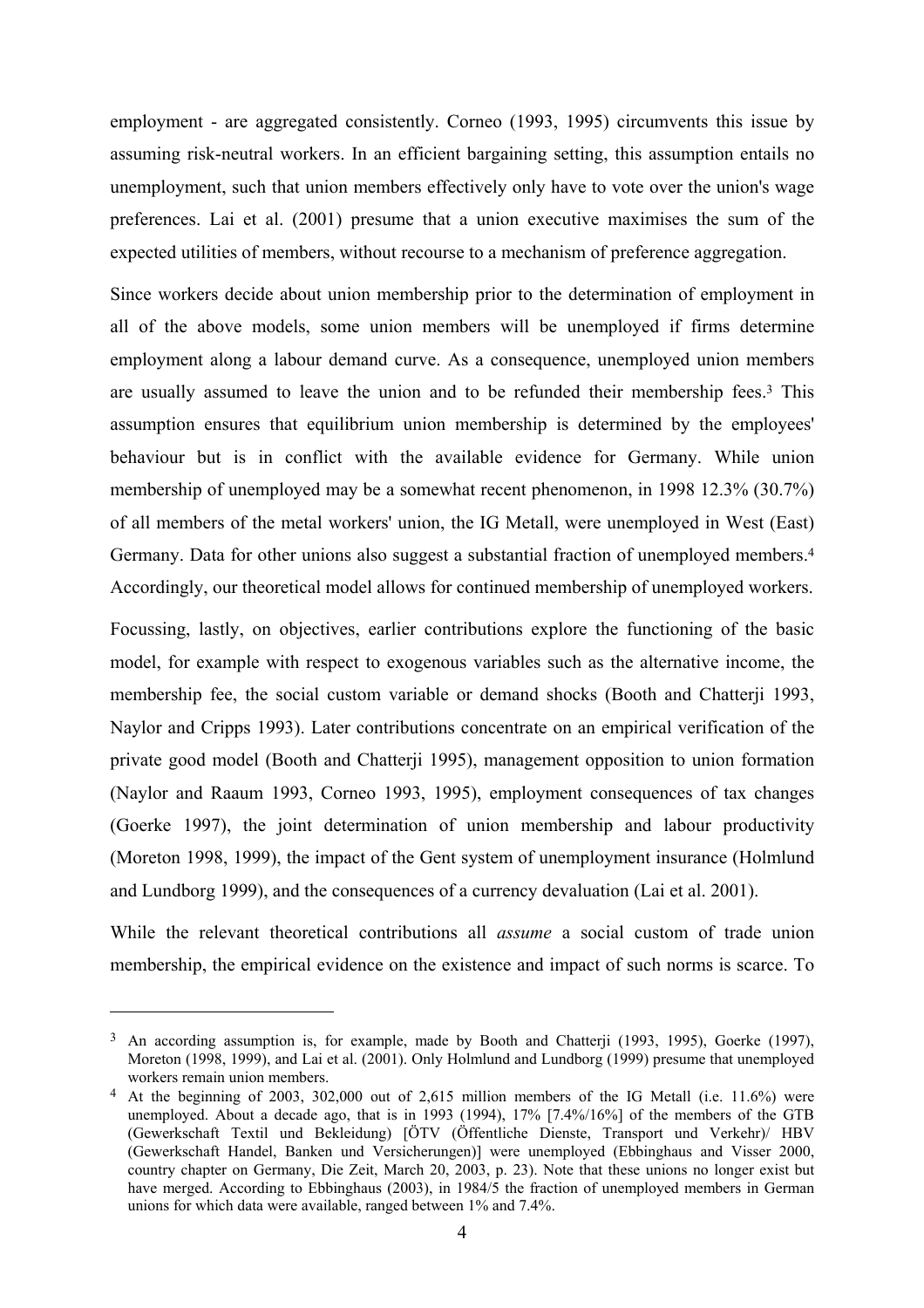the best of our knowledge, only four studies have explicitly investigated these issues so far: none of them covers Germany or uses a longitudinal panel data design to estimate the parameters of interest.<sup>5</sup> For Italy, Checchi and Corneo (2000) using macro-data, provide correlations of aggregated social custom effects and aggregated union membership, the norm being proxied by the percentage of leftist votes. However, using macro data they cannot test whether social norms have an impact on the *individual* decision to join or leave the union. Visser (2002) finds that the probability of joining a union goes along with a pro-union attitude, the perceived pro-union climate and the perceived union density, using two surveys of Dutch employees. For a cross sectional data set of British university employees, Ingham (1993, 1995) estimates that the probability of union membership increases with the partner being a union member and the perceived union density. Neither of these three studies can disentangle the impact of individual unobserved effects and the consequences of social norms on the decision to join or leave the union, since they either do not exploit the panel structure of the data set (Visser 2002) or only utilise a cross sectional data set (Ingham 1993, 1995).

#### 3. Determination of Union Membership – a Theoretical Framework

In this section, we provide an outline of the theoretical model which governs our empirical specification. The formal details are relegated to appendix I. The complete theoretical model consists of, on the one hand, a mechanism which determines which employees become union members and, on the other hand, a system of wage determination. Since our study seeks to investigate the social custom theory of trade union membership, potential union members are assumed to trade-off the cost of membership and the increase in reputation r owing to an adherence to the social custom. This trade-off is influenced by the prevailing wage and the level of union density. Wages are the outcome of a Nash-bargain between the trade union and firm. The union's behaviour is governed by the median member. Since the identity of the median member and, hence, the union's preferences depend on union density, wages and membership are determined jointly in equilibrium. The timing of decisions is as follows: first, employees decide about union membership, rationally anticipating the (equilibrium) union density and wage level. Second, wage determination takes place. On the basis of this wage, firms determine employment. Our theoretical framework differs from earlier contributions in two aspects: first, in line with current behaviour of German unemployed, we allow workers

<sup>5</sup> While there are other studies focussing on the determinants of *being* a union member in Germany, such as Beck and Fitzenberger (2003), Fitzenberger et al. (1999), Lorenz and Wagner (1991), Schnabel and Wagner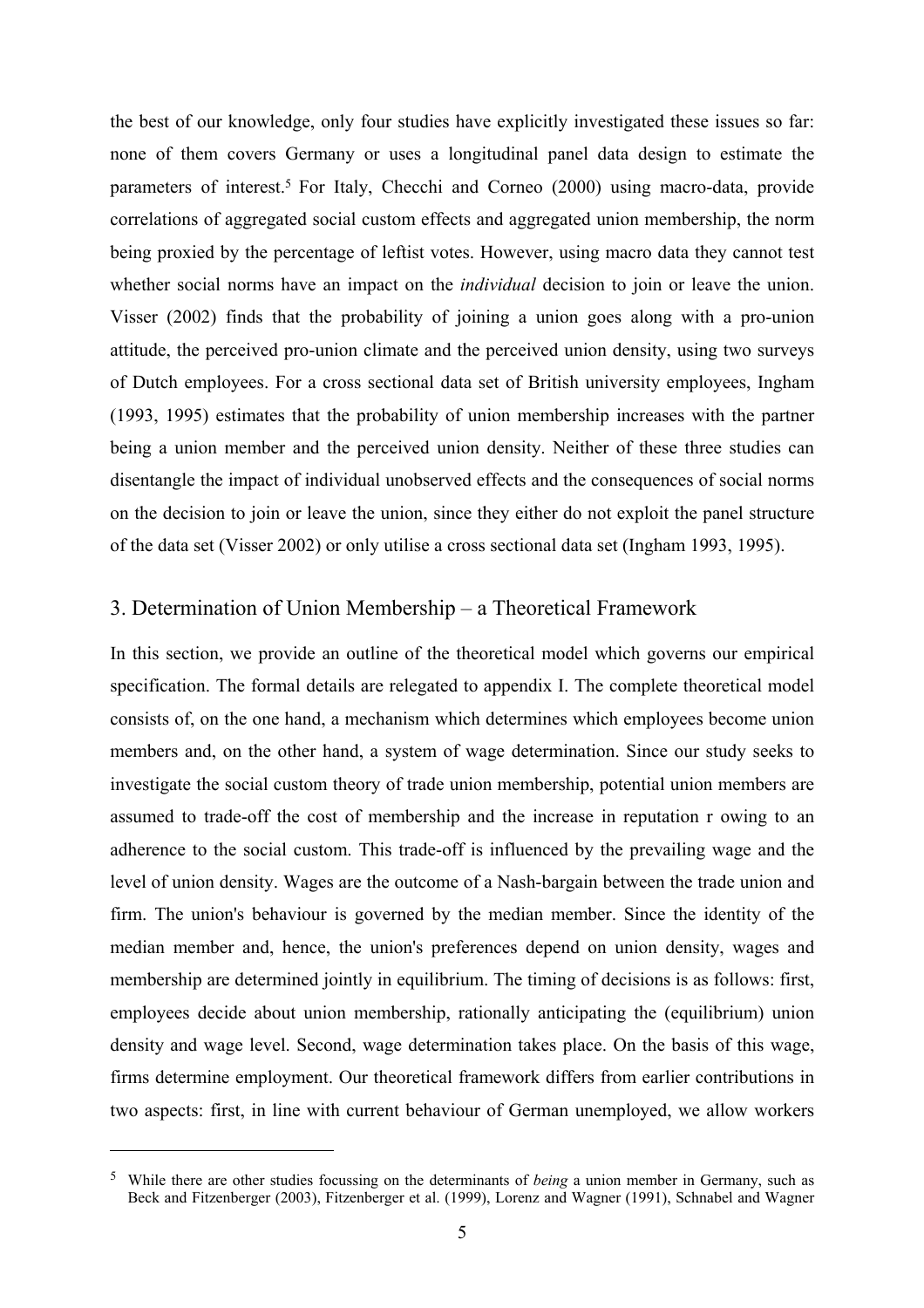without jobs to remain union members. Second, we do not impose a functional form on the reputation function a priori.

Following the earlier discussion, we distinguish three types of social custom effects in our model: (a) The benefits from union membership are an increasing function of union density. We might interpret this as an indication of conformist attitudes by employees. (b) Reputation is independent of the size of the union. This can be labelled unionism founded in sovereignty. (c) Additional reputation might be derived from being a union member while other workers do not belong to it. Such unions are based on elitist behaviour, to employ Corneo's (1997) terminology. The alternative assumptions can formally be captured by a general reputation function  $r^i$ , which relates the utility from membership to characteristics of the individual i, the size of the union and a shift parameter R (Goerke 2002).

$$
r^{i} = R + (\gamma^{i} - \beta)m^{\eta}, \text{ where } \eta \ge 0.
$$
 (1)

The parameter  $\gamma^i$  indicates the individual-specific element of the valuation of unions, where people with a high valuation of unions are characterised by a greater value of γ. The parameter η indicates whether union density m has an impact on the reputation from union membership, that is, whether the norm also involves an outcome-oriented component. A value of  $\eta = 0$  indicates sovereignty. For  $\eta > 0$ , a value of  $\beta \le 0$  implies that reputation is unambiguously increasing with union density and according empirical evidence can be interpreted as an indication of conformity. The special case of linearity ( $\eta = 1$ ) has usually been investigated. If  $\beta = 1$  and  $\eta > 0$  hold, reputation will decline with union density for all but the initial union member, and according empirical results can be viewed as evidence of elitism.

Let the utility of a worker i be additively separable in the utility u from income and the utility derived from union membership  $r^i$ . Since union members have to pay a wage dependent membership fee g in Germany, the income of an employed unionist consists of the wage w less the fee g, and amounts to w(1 - g). The resulting utility is given by  $u(w(1 - g))$ ,  $u(\cdot)$  being strictly concave,  $u' > 0$ ,  $u'' < 0$ . If, as feasible in Germany, an unemployed worker chooses to remain in the union, s/he will receive reputational utility  $\alpha r^i$ , where  $0 \le \alpha \le 1$ , pay a minimal

<sup>(2003</sup>a, b), neither of them investigates the validity of the social custom assumption systematically.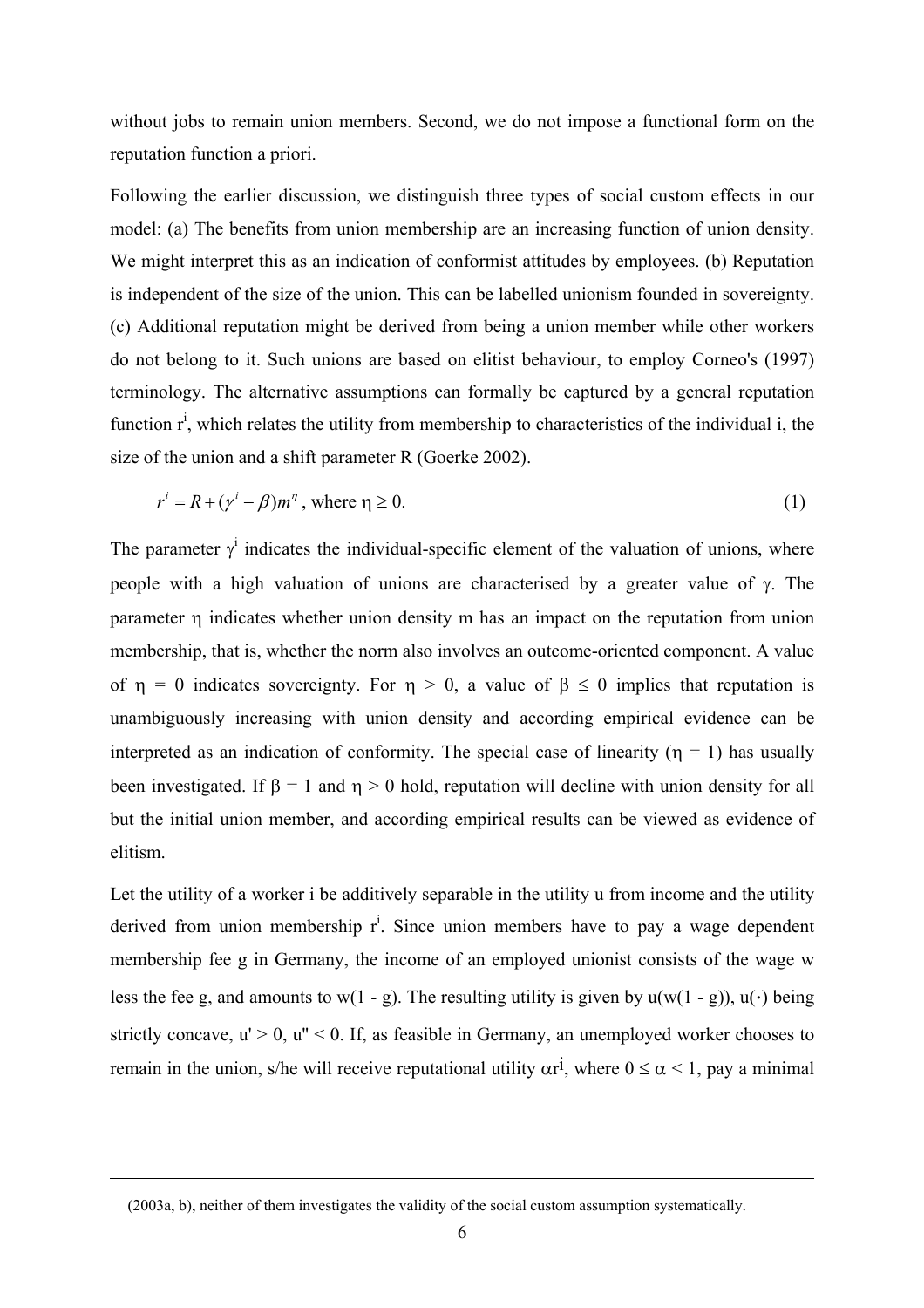fee, which we normalise to zero,<sup>6</sup> and obtain unemployment benefits B,  $0 \le B \le w$ . The probability that a worker is employed (unemployed), assuming a random draw from the population, is  $N < 1$  (1 - N), where N describes aggregate employment and labour supply has been normalised to unity. In Germany, it is explicitly forbidden to discriminate workers because of union membership. Accordingly, union members and non-unionists are paid the same wage.

An employee will join the union if the expected gain *Z* from doing so is positive. For an individual i,  $Z^i$  is defined by (see appendix I):

$$
Z^{i} = N(w)\big[u(w(1-g)) - u(w)\big] + \big[R + \gamma^{i}m^{\eta} - \beta m^{\eta}\big] \big[N(w)(1-\alpha) + \alpha\big]
$$
 (2)

With the probability N, a worker is employed and obtains the utility from the wage w less the membership fee wg, instead of the utility from the wage. Accordingly, the first term in equation (2) represents the utility loss owing to the monetary cost of union membership. The  $gain$  – the second term in (2) – is due to the reputation effect which a member receives either in full with the probability of employment N or as a fraction  $\alpha$  of the maximum impact with the probability of unemployment  $1 - N$ . A given individual i will be more likely to be a union member, the higher the individual-specific reputation effect  $\gamma^i$  or the greater the product  $\gamma^i m^{\eta}$ is. For  $\beta \le 0$ , union membership will also be more likely the higher union density is, if  $\eta > 0$ holds. A rise in wages has ambiguous consequences on the likelihood of membership. In an equilibrium, wages and union density ensure that, first, there are no incentives to join or leave the union from an ex-ante perspective and, second, they are compatible with the outcome of a union-firm bargaining process. To illustrate this equilibrium, note that joining

| Union                                             | Membership fee for unemployed       |
|---------------------------------------------------|-------------------------------------|
| IG Metall                                         | $\epsilon$ 1.50                     |
| Ver.di, IG Bergbau-Chemie-Energie                 | about 0.5% of unemployment benefits |
| IG Bauen-Agrar-Umwelt                             | zero, upon application              |
| Gewerkschaft Erziehung und Wissenschaft,          | about $\in$ 2.50                    |
| Transnet, Gewerkschaft Nahrung-Genuss-Gaststätten |                                     |

Monthly Membership Fees for Unemployed in Germany

<sup>6</sup> This is a reasonable assumption with respect to German unions, as the information derived from the unions' statutes on membership fees for unemployed workers at the beginning of 2003 indicates.

Note that there are currently 8 unions in the German trade union federation (Deutscher Gewerkschaftsbund, DGB). Since the union of police officers represents employees which can basically not be dismissed, we have not included this union into our compilation. If the membership fee of unemployed were not normalised to zero, the basic features of the social custom model would not be altered, while the formal apparatus would increase substantially in complexity.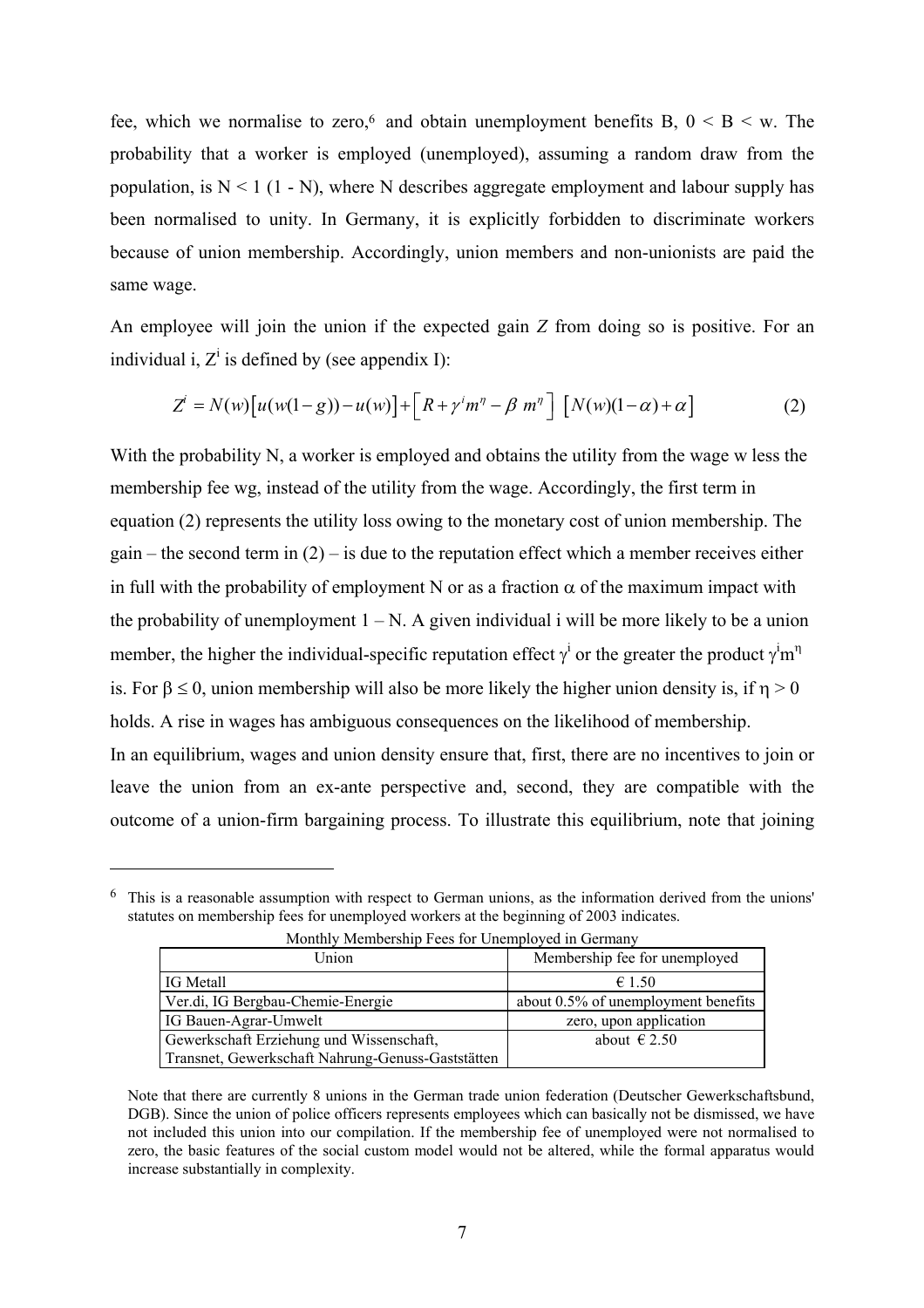the union will no longer be advantageous if  $Z^i = 0$ . For any given level of the density m it is, therefore, possible to determine that wage w which makes the marginal member, that is the unionist with the lowest value of  $\gamma$ , just indifferent between leaving the union and remaining in it. Parametrically varying the level of density m, a membership demand curve MD (Booth and Chatterji 1995) can be derived in the wage-density space. The properties of the MD-curve depend on the assumptions about  $r^i$  and  $u(\cdot)$  (see appendix I). For elitist (sovereign) employees,  $\beta = 1$  and  $\eta > 0$  ( $\eta = 0$ ) hold and the MD is upward sloping (cf. figure 2, where linearity has been assumed for simplicity). For conformist workers,  $\beta \le 0$  and  $\eta > 0$  hold true and the MD is given by a convex parabola (see figure 3). For a given density level, the marginal member will gain utility if the wage rises. Thus, points above (below) the MD imply that employees obtain an increase in utility by joining (leaving) the union, such that density rises (falls). Hence, only the upward sloping section of the MD can be an equilibrium. A higher level of membership m requires workers with lower values of  $\gamma$  to join the union. Accordingly, if employees are conformist, there will be a minimum density  $s = (1 - \beta)\eta/(\eta +$ 1), below which the union will not survive. This cannot be the case for elitist or sovereign workers (see Corneo 1997). The existence of a minimum density level entails potentially disastrous consequences for a trade union which is faced with an exogenous decline in union membership, for example owing to a shift in the sectoral composition of the economy. If employees do not free-ride on the benefits of union activity due to a social custom based on conformity, a reduction in membership can weaken this norm-based behaviour to such an extent that free-riding will become a dominant strategy and the union ceases to exist.

*Sovereignty*  $(\eta = 0)$ 

*Figure 2: Elitism (* $\beta = 1$ *,*  $\eta > 0$ *) or Figure 3: Conformity (* $\eta > 0$ *, m > 2s,*  $\beta \le 0$ *)* 

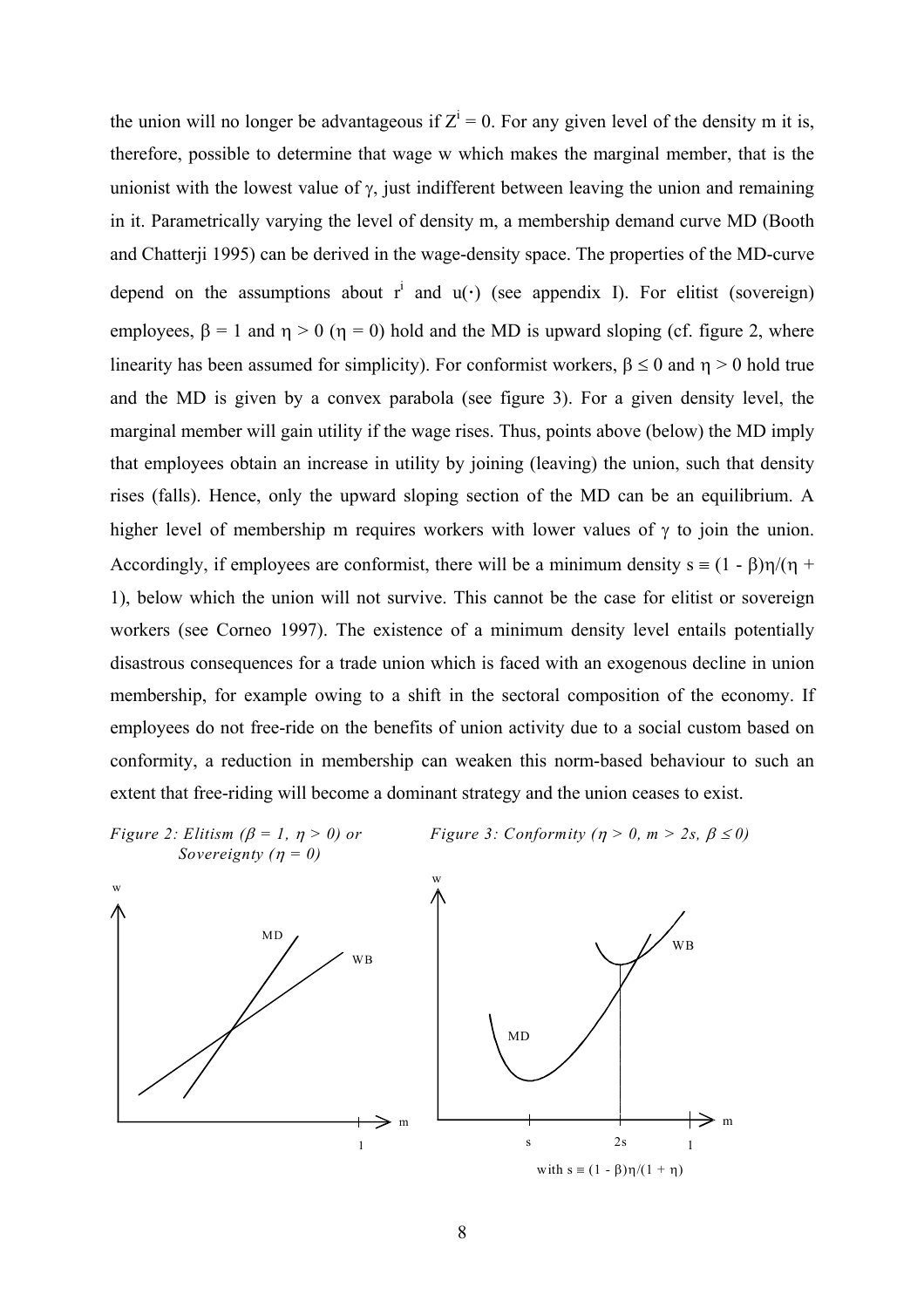To close the model, a wage determination process is added to the membership demand mechanism. Applying the generalised Nash-solution yields a wage bargaining curve (WB) in the wage-density space (see appendix I for the derivation). The intersection of the WB and the MD determines the equilibrium levels of wages and density. For elitist or sovereign employees  $\beta = 1$  and  $\eta > 0$  or  $\eta = 0$ , the WB is positively sloped in the wage-density space since a rise in membership decreases the median member's gain from bargaining - s/he is characterised by a lower value of  $\gamma$  - such that the negotiated wage has to rise. Assuming stability, the MD increases more strongly than the WB, as depicted in figure 2.7 For conformist workers ( $\beta \le 0$ ,  $\eta > 0$ ), the WB is downward sloping until union density m reaches a minimum level given by  $m = 2s$ . Up to this point, reputation of the median member increases with density because the gain from adhering to the norm outweighs the decrease in the individual reputation effect such that the product of  $\gamma$  and m becomes larger. Since a rise in density increases the union's gain from bargaining for  $m < 2s$ , the Nash-solution requires a lower wage. For  $m > 2s$ , the WB is positively sloped since the individual effect dominates the conformity element of reputation and a higher density reduces the median member's gain from bargaining. The wage has to rise. Stability again requires that the MD has a greater positive slope than the WB. Assuming there are no multiple equilibria, figure 3 depicts a potential outcome.

#### 4. Data and Variables

 $\overline{a}$ 

The open shop trade union model postulates that social norms have an impact on union membership decisions and that this influence can depend on interactions of individual attitudes and social norms in the reference group. To put our theoretical model to an empirical test, individual data is required with information on union membership and individual commitment to unionism. Our data stem from the German Socio-Economic Panel (GSOEP), a nationally representative longitudinal data set for Germany, first conducted in 1984 and extended to East Germany in 1990 (cf. SOEP Group 2001, Wagner et al. 1993). It provides data on union membership for the years 1985, 1989, 1993 and 1998 for all available subsamples.8 The panel structure of the data allows us to analyse individual decisions to join or to leave a union.

 $\frac{7}{1}$  The requirements for a stable equilibrium are derived by Goerke and Pannenberg (1998), for example.

<sup>8</sup> GSOEP first asked East Germans about their union membership status in 1990, just before German unification. Information collected at this stage may, thus, either relate to membership in the former East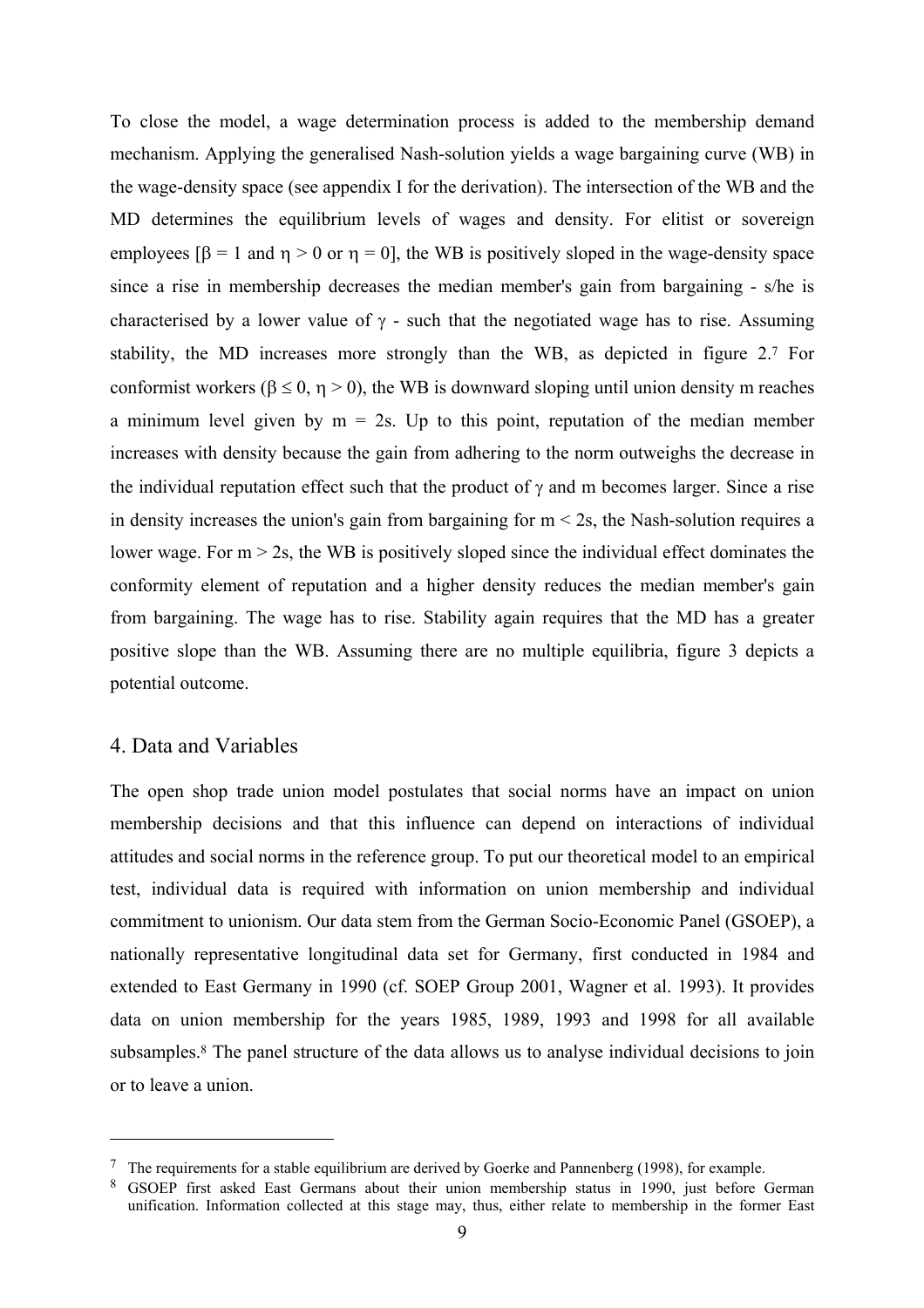The crucial task of our empirical work is to find appropriate proxies for the individualspecific element of the valuation of unions  $\gamma^i$ . Ideally, we would measure individual predisposition based on experimental information about attitudes. However, such information is not available in our data. Since actual behaviour is strongly influenced by own political beliefs as well as by actions of family members (see Naylor and Cripps 1993 or Windolf and Haas 1989), we hypothesise that such information can adequately approximate the individualspecific element of union valuation  $\gamma^i$ . In particular, we employ two types of social custom proxies: the first one relies on information about the occupational status of the respondent's father, when the respondent was young. The reason being that the early socialisation process within the family is an important determinant of union membership. In particular, we exploit information on whether the respondent's father was self-employed, when the respondent was aged 15, since self-employed people tend to disprove of union activities. The second social custom proxy is based on information about the political beliefs and preferences of the respondent. Our hypothesis is that if the respondent prefers a political party which sympathises with or opposes trade unions, this will be a good indicator for  $\gamma^i$ . Facing the German political system, we conjecture that supporters of the Social Democrats (SPD) go along with the collective principles of unionism whereas partisans of the more conservative parties, that is the Christian Democrats (CDU) and Christian Social Union (CSU), tend to oppose political activities of unions.9

In our theoretical model, the gains or losses from conforming with the social custom of union membership are modified by the individual valuation of the reputation from unionism  $\gamma^i m^{\eta}$ (equation (2)). Hence, we have to interact our social custom proxies with the respondent's relevant industry-specific net union density. Of course we also include the social custom proxies themselves in the regressions. Industry-specific net union densities, i.e. the ratio of employed union members to all employees in that industry, are calculated from the GSOEP

German socialist Freier Deutscher Gewerkschaftsbund (FDGB) or to branches of the then only West German Deutscher Gewerkschaftsbund (DGB). Schnabel and Wagner (2003a) argue that most of the changes in union membership in East Germany for the period 1990 up to 1993 are due to the specific transition process. Moreover, we do not have data for the West German sample for 1990. Therefore, we decided to use the information for East German respondents only for 1993 and 1998.

<sup>9</sup> In preliminary random-effects probit regression models of *being* a union member at a certain point of time we observed significant positive (SPD), respectively negative (CDU/CSU), correlations between union membership status and political preferences in our data; as do other studies (Fitzenberger et al. 1999).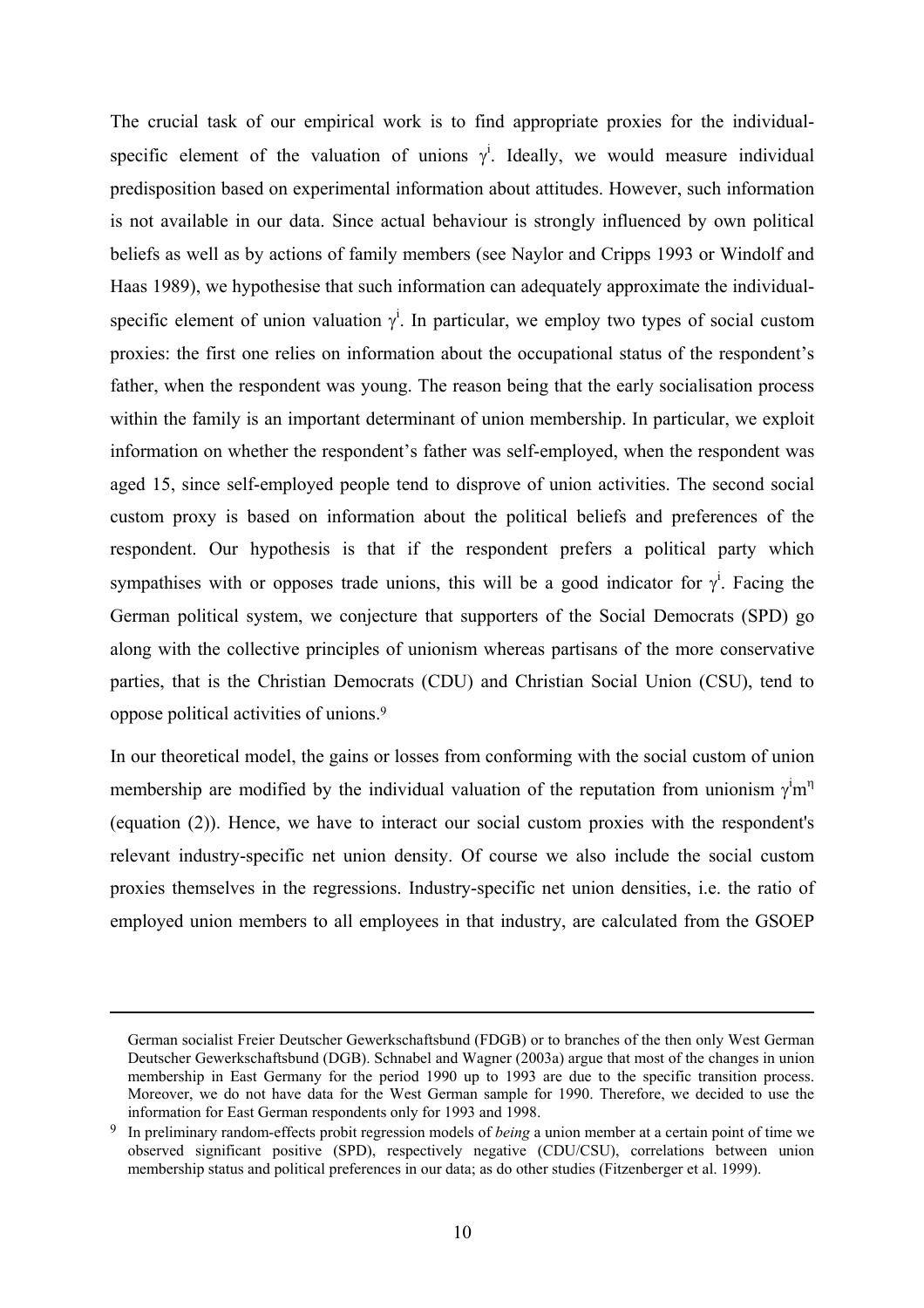data, since annual membership statistics provided by the unions do not differentiate by employment status*.* 10

Our empirical analysis covers all workers who work part or full time in the relevant year, are not self-employed and aged between 18 and 65. Moreover due to identification issues explained below, we restrict ourselves to workers who switch industries between two subsequent waves with information on union membership. Besides social custom variables we exploit information on gross monthly income, firm size, tenure, experience and regions in our regression exercises. More details on the data can be found in appendix II.

#### 5. Empirical Specification

In our model, an employee will join the union if the expected gain from doing so is positive. Equation (2) is, therefore, the core of our empirical specification. Since equilibrium union density and wages are determined jointly in the theoretical model, we investigated in preliminary regressions, whether individual real wages are endogenous within our microeconometric framework. This was done by means of a simultaneous equation model with a union membership equation and a Mincerian wage equation for the available waves of our data separately. It turned out that none of the estimated parameters for real wages was significantly different from zero.<sup>11</sup> Additionally, we tested for a non-linear effect of lagged net union density on reputation (cf. equation (1)), using our sample of workers who switch industries. Standard tests did not reject the hypothesis of linearity, implying  $\eta = 0$  or  $\eta = 1$ . Given these findings, we employ a single equation model of union membership including linear effects of union density on reputation and exploit the longitudinal structure of our panel data to identify the effects of social norms on decisions to join or leave a union.

The starting point of our empirical work is the following fixed effects logit specification of the union membership equation (2):

$$
P(U_{ijt} = 1 | X_{ijt}, S_{ijt}, M_{jt}, \alpha_i) = \frac{e^{\alpha_i + \kappa_i S_{ijt} + \kappa_2 M_{jt} + \beta' X_{ijt}}}{1 + e^{\alpha_i + \kappa_i S_{ijt} + \kappa_2 M_{jt} + \beta' X_{ijt}}}
$$
(3)

<sup>10</sup> See also Fitzenberger et. al. (1999) for a discussion of this point.

<sup>11</sup> Our result is in line with most evidence provided by Fitzenberger et al. (1999) and Wagner (1990, 1991) but not with the findings by Lorenz and Wagner (1991) for the year 1985. All these studies also rely on the GSOEP. Note that Lorenz and Wagner (1991) use a yearly income measure that does not allow to disentangle the effects of hourly wages and hours of work.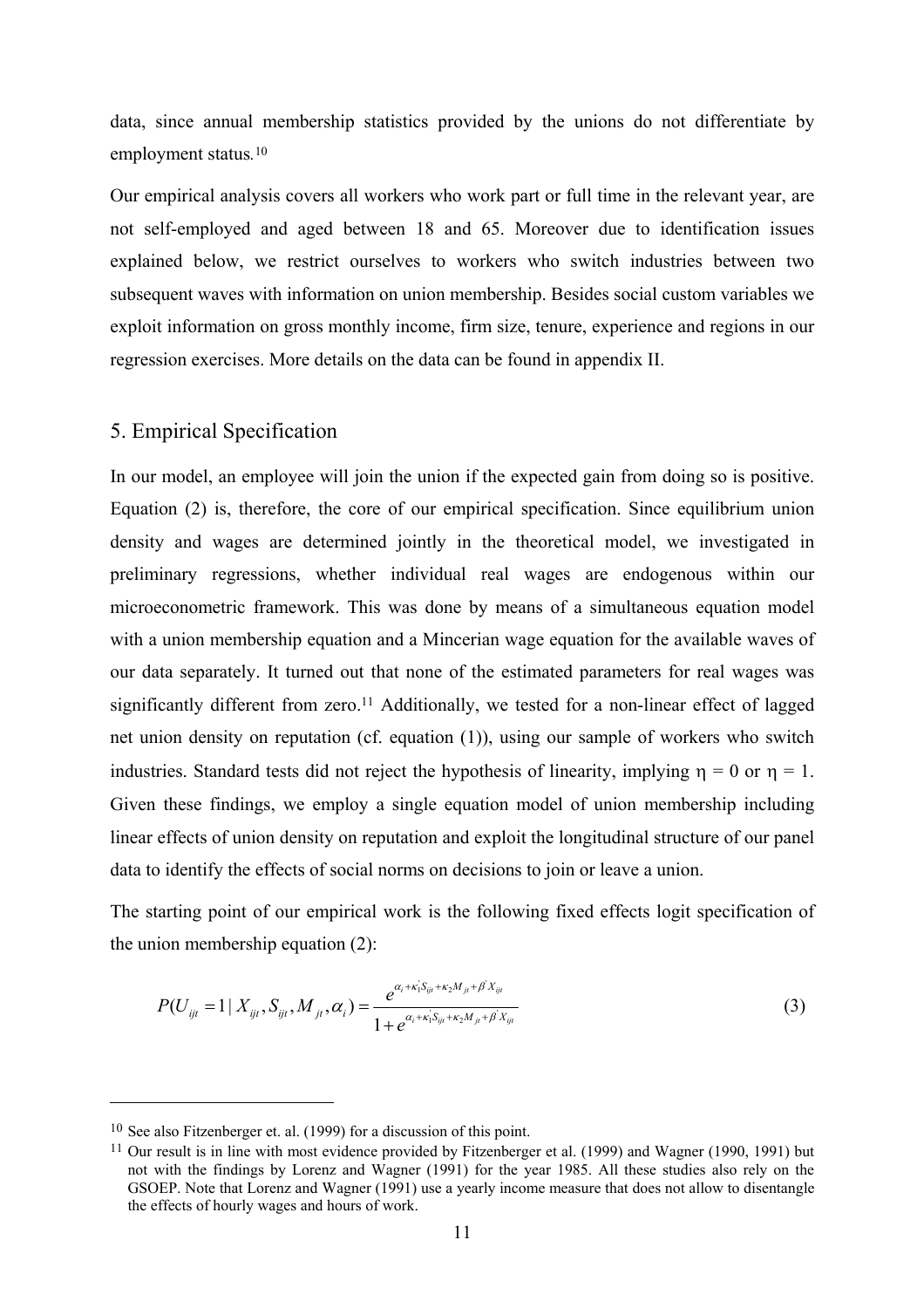where  $U_{ijt} = 1$  (*i:individual, j:industry, t:year*) if the expected utility from joining the union  $Z^i$ is positive and U<sub>ijt</sub> = 0 otherwise, S<sub>ijt</sub> (S<sub>ijt</sub>∼ γ<sup>i</sup>m<sup>n</sup>) and M<sub>jt</sub>, (M<sub>jt</sub> ~ [m<sup>n</sup>]) are the social custom variables,  $X_{\text{int}}$  is a vector of observable individual characteristics (including the social custom proxies themselves),  $\alpha_i$  is an individual fixed effect, which captures unobserved time invariant individual characteristics, and  $κ_1$ ,  $κ_2$  and  $β$  are (vectors of) unknown parameters.

To yield consistent estimates of equation  $(3)$ , we follow Chamberlain  $(1980)^{12}$  in maximising the conditional likelihood function  $L^c$ :

$$
L^{c} = \prod_{i=1}^{N} P(U_{ij1} = u_{ij1}, U_{ij2} = u_{ij2}, ..., U_{ijT} = u_{ijT} | \sum_{t=1}^{T} u_{it})
$$
\n(4)

In equation (4) the likelihood for each set of observations is conditioned on its specific 1 *T*  $\sum_{t=1}^{t} a_{ijt}$ *u*  $\sum_{t=1} u_{ijt}$  . Intuitively, the conditional distribution of  $U_{ij1}, \ldots, U_{ijT}$ , given  $\sum_{t=1}^{T}$  $\sum_{t=1}^{n}$ *u*  $\sum_{t=1} u_{ijt}$ , is not informative for 1 *T*  $\sum_{t=1}^{t} a_{ijt}$ *u*  $\sum_{t=1}^{T} u_{ijt} = 0$  or  $\sum_{t=1}^{T}$  $\sum_{t=1}^{t} a_{ijt}$ *u*  $\sum_{i=1} u_{ij} = T$  since in these cases the outcome is completely determined and the corresponding probability equals 1. Therefore, only observations with at least one change in union membership status contribute to the conditional likelihood function (4). In our empirical application we additionally require that respondents switch industries (j, k) between subsequent waves. Empirically, this leads to the case of  $t = 2$  in our subsample of the GSOEP. Hence, we have to consider the following two probabilities:

$$
P(0,1|\sum_{t=1}^{2}u_{i,t}=1) = \frac{e^{\kappa_1(S_{ik2}-S_{ij1})+\kappa_2(M_{k2}-M_{j1})+\beta'(X_{ik2}-X_{ij1})}}{1+e^{\kappa_1(S_{ik2}-S_{ij1})+\kappa_2(M_{k2}-M_{j1})+\beta'(X_{ik2}-X_{ij1})}}
$$
(5)

$$
P(1,0 \mid \sum_{t=1}^{2} u_{i,t} = 1) = \frac{1}{1 + e^{\kappa_1 (S_{ik2} - S_{ij1}) + \kappa_2 (M_{k2} - M_{j1}) + \beta'(X_{ik2} - X_{ij1})}}
$$
(6)

The corresponding conditional likelihood function is:

$$
L^{c} = \prod_{i=1}^{N} \left( \frac{e^{\kappa_{1}^{i}(S_{ik2} - S_{ij1}) + \kappa_{2}(M_{k2} - M_{j1}) + \beta^{i}(X_{ik2} - X_{ij1})}}{1 + e^{\kappa_{1}^{i}(S_{ik2} - S_{ij1}) + \kappa_{2}(M_{k2} - M_{j1}) + \beta^{i}(X_{ik2} - X_{ij1})}} \right)^{d_{i}} \left( \frac{1}{1 + e^{\kappa_{1}^{i}(S_{ik2} - S_{ij1}) + \kappa_{2}(M_{k2} - M_{j1}) + \beta^{i}(X_{ik2} - X_{ij1})}} \right)^{1 - d_{i}}
$$
(7)

where  $d_i = 1$  for the observed sequence (0,1) and  $d_i = 0$  for the sequence (1,0).

<sup>12</sup> See also Baltagi (2001, pp. 206-208).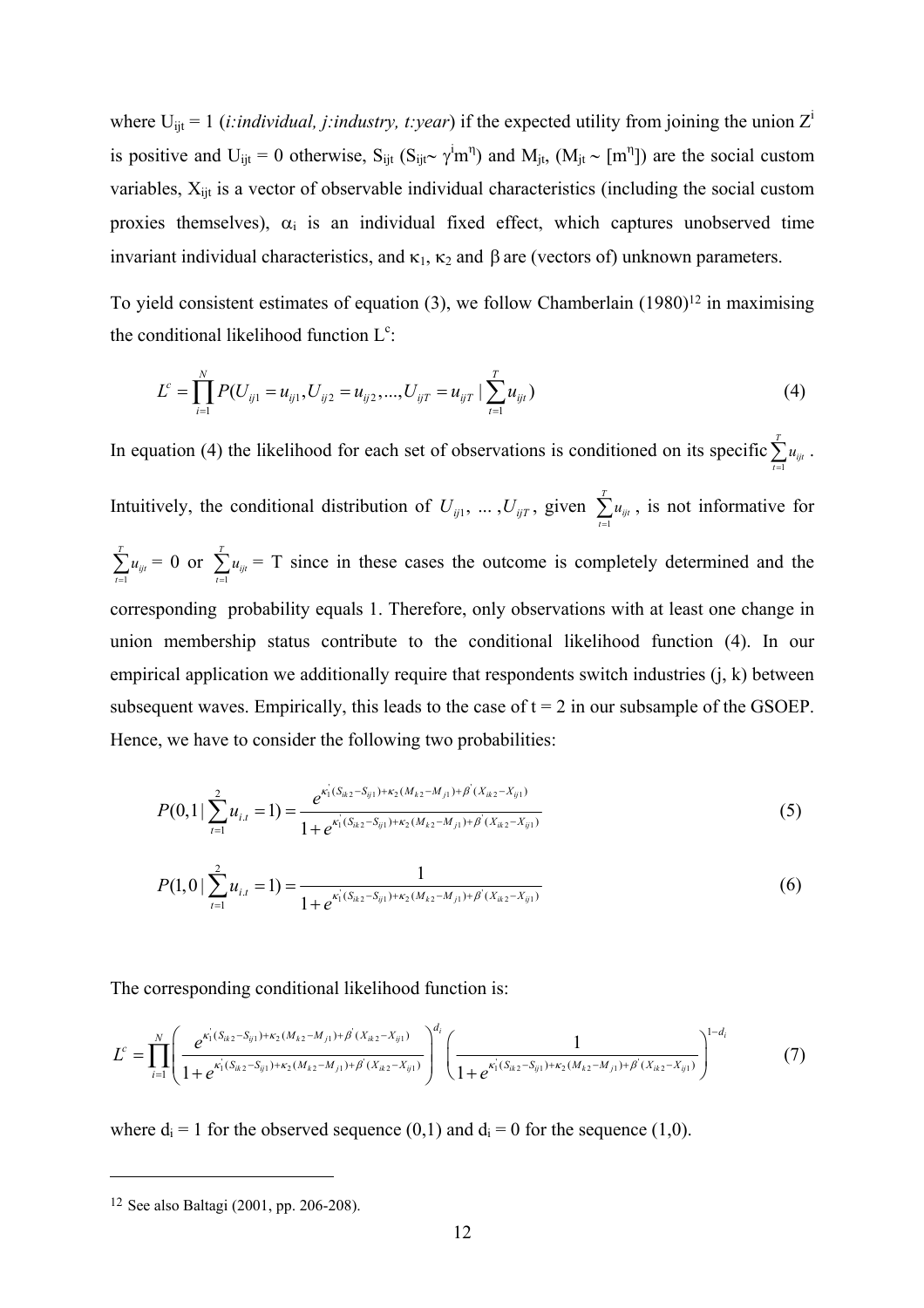Equation (7) reveals that our empirical specification, which relies on industry movers who also switch union membership status, enables us to tackle the "reflection problem" described by Manski (1993, 2000).<sup>13</sup> Manski points out that it is often difficult to disentangle empirically whether individual decisions depend on the behaviour, attitudes or exogenous characteristics of the reference group (*social effects14*) or whether individuals act in the same way because they face similar institutional environments (*correlated effects*). We deal with this problem in the following way: first, we identify the parameters of interest not only because the social custom variables change over time but also because we observe them for each individual for two different industries in the two periods, since we only analyse workers who switch industries. Nevertheless, one might argue that the observed change in individual union status (either join or leave the union) might be correlated with the industry-specific net union density in  $t = 2$ , i.e. with the union density in the new industry 4 or 5 years afterwards. Therefore, we replace the industry-specific union density in  $t = 2$  with the lagged union density. In terms of the empirical work, this implies that we explain changes in union membership status for industry movers by observed differences in industry-specific net union densities and their interaction with our social custom proxy in  $t = 1$ . Hence, we argue that the decision to join or leave the union depends on the individual evaluation of the observed difference in the relevant industry-specific net union densities before the respondent actually moves to the new industry. Second, including individual fixed effects in our empirical specification allows us to control for unobserved time invariant individual characteristics, such as internal norms or work motivation, which might lead to sorting into specific industries.

#### 6. Results

 $\overline{a}$ 

Table 1 reports the estimated parameters of the conditional fixed effects logit model (equation 7) for three specifications employing different sets of social custom variables. Specification 1 (*CFE-I*) uses both social custom variables, while the other two specifications (*CFE II, CFE III*) employ only one of them.

<sup>13</sup> For similar strategies see Ichino and Maggi (2000) and Bertrand et al. (2000).

<sup>14</sup> Note that Manski (1993, 2000) furthermore distinguishes two types of *social effects*, i.e. *endogenous* and *contextual (exogenous) ones*. The former effect occurs because individual behaviour varies systematically with the behaviour of the reference group, while the latter arises since individual behaviour depends on exogenous characteristics of the group like, for example, attitudes towards work. In our empirical work we cannot disentangle these two types of social effects.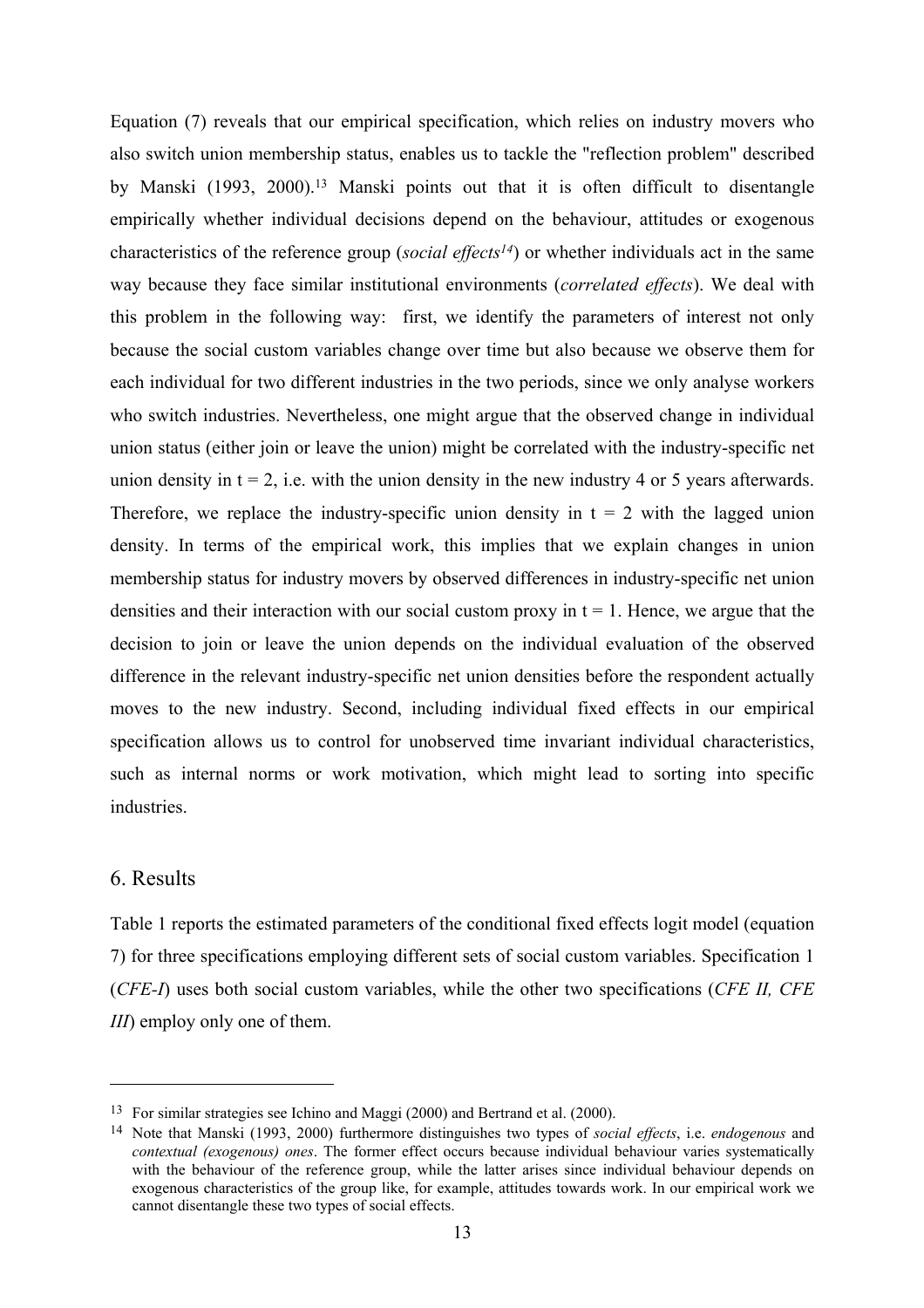#### - Table 1 -

Considering the general specification with both social custom variables (column 1), the estimated parameter for net union density is significantly positive. Hence, a positive difference in net union densities between the industry of destination and the industry of origin before the respondent actually moves, increases the probability of joining the union in the new industry. Conversely, a negative difference in net union densities raises the probability of leaving the union. This indicates that reputation is increasing with union density. In terms of our theoretical model, the result implies  $η = 1$  and  $β < 0$  and, therefore, points to conformity based unionism. With respect to the social custom proxy "father self-employed when the respondent was 15 years old", the estimated parameter for our proxy of  $\gamma^i m^{\eta}$  is significantly negative, i.e. for the subgroup of workers whose family background was influenced by the self-employment of the father, the reputation effect of union density is significantly lower. Note that we observe this effect controlling for the time invariant main effect "father was selfemployed" itself, which is captured by our individual fixed effect.<sup>15</sup> Hence, our result demonstrates that it is important to allow for a flexible specification of the relationship between reputation and union density in theoretical models. Finally, given the existence of reputation effects, our findings are not consistent with an interpretation that solely economies of scale in the provision of private services by unions are at work (cf. Booth and Chatterji 1995). Since neither the interaction of the political party preference indicator with union density nor the main effects "prefers Social Democrats", respectively "prefers Christian Democrats/Christian Social Union", are significantly different from zero, we do not find evidence that the reputation effect significantly varies between individuals with different political preferences, once we control for individual fixed effects.

The probability of joining (leaving) a union increases (decreases) with firm size, i.e. nonunion workers who accept a job at a new firm with more employees are more likely to join the union. This is in line with other studies on the probability of being a union member for Germany (Fitzenberger et al. 1999, Schnabel and Wagner 2003b, Lorenz and Wagner 1991). Moreover, we find a positive effect of tenure on the likelihood of joining a union. This suggests for our subsample of industry movers that work experience at the new job, for

<sup>15</sup> Schnabel and Wagner (2003b) find in their cross-sectional analysis a positive correlation of a dummy "father was blue-collar worker" and the probability of being a union member for the years 1980 and 1992.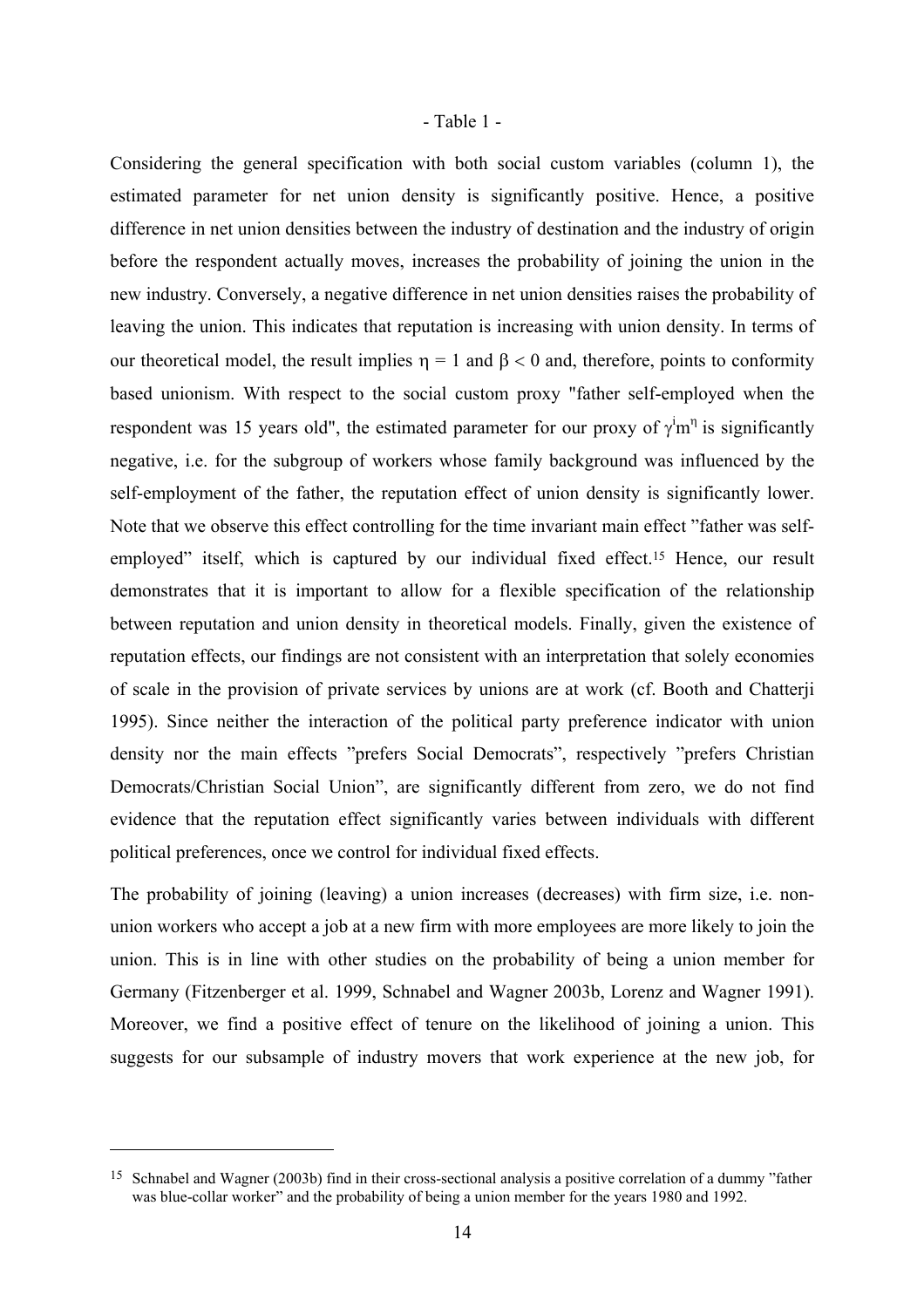example in terms of peer pressure (cf. Naylor and Cripps 1993), also matters for decisions to join or leave the union.

The LR-test-statistic indicates that the set of estimated parameters is jointly significantly different from zero (Test\_X). Moreover, we perform a Hausman-type test based on the difference between the conditional fixed effects logit model and a standard logit model ignoring the fixed effects to check for time invariant unobserved individual heterogeneity (Test\_ $\alpha_i$ ; see Baltagi 2001). We can reject the null hypothesis of no individual fixed effects  $(\chi^2(21) = 37.4)$ . Hence, we observe individual heterogeneity with respect to the union membership decision in our data, as assumed in the theoretical model.

One might argue that family background and political preferences of the respondents are correlated, e.g. respondents tend to prefer the conservatives when their father was selfemployed, and that, therefore, the estimates of column 1 are plagued by multicollinearity. To verify this argument, we use two specifications of the conditional fixed effects logit model where we employ only one social custom proxy at a time. The parameter estimates displayed in column 2 and 3 (*CFE II, CFE III*) show that our results are robust.

As an additional check of robustness we employ a linear probability model with individual fixed effect (*LPM FE*) and estimate a linear version of equation (2) using the sample of industry movers. This enables us to assess whether our results are sensitive to the fact that the conditional fixed effects logit specification is restricted to industry movers who also change their union status while still controlling for time invariant individual heterogeneity. Again, we replace the industry-specific net union density in  $t = 2$  with their lagged union density. Since t  $= 2$  for every person, the within transformation of the linear fixed effects model is equivalent to estimating the model in first differences. Hence, we identify our parameters by regressing first differences in union status on differences in net union densities and their individual evaluation at the point of origin for industry movers.

#### - Table 2 -

Columns 1 to 3 of Table 2 reveal that the estimated parameters neither for the net union density nor the individual evaluation of the reputation effect from union density change.<sup>16</sup>

<sup>&</sup>lt;sup>16</sup> Since the linear probability model is heteroscedastic, we also calculate heteroscedasticity-consistent standard errors (HCSE) along the lines suggested by Greene (2000, pp. 579). These HCSE's are smaller than the ones presented in Table 1.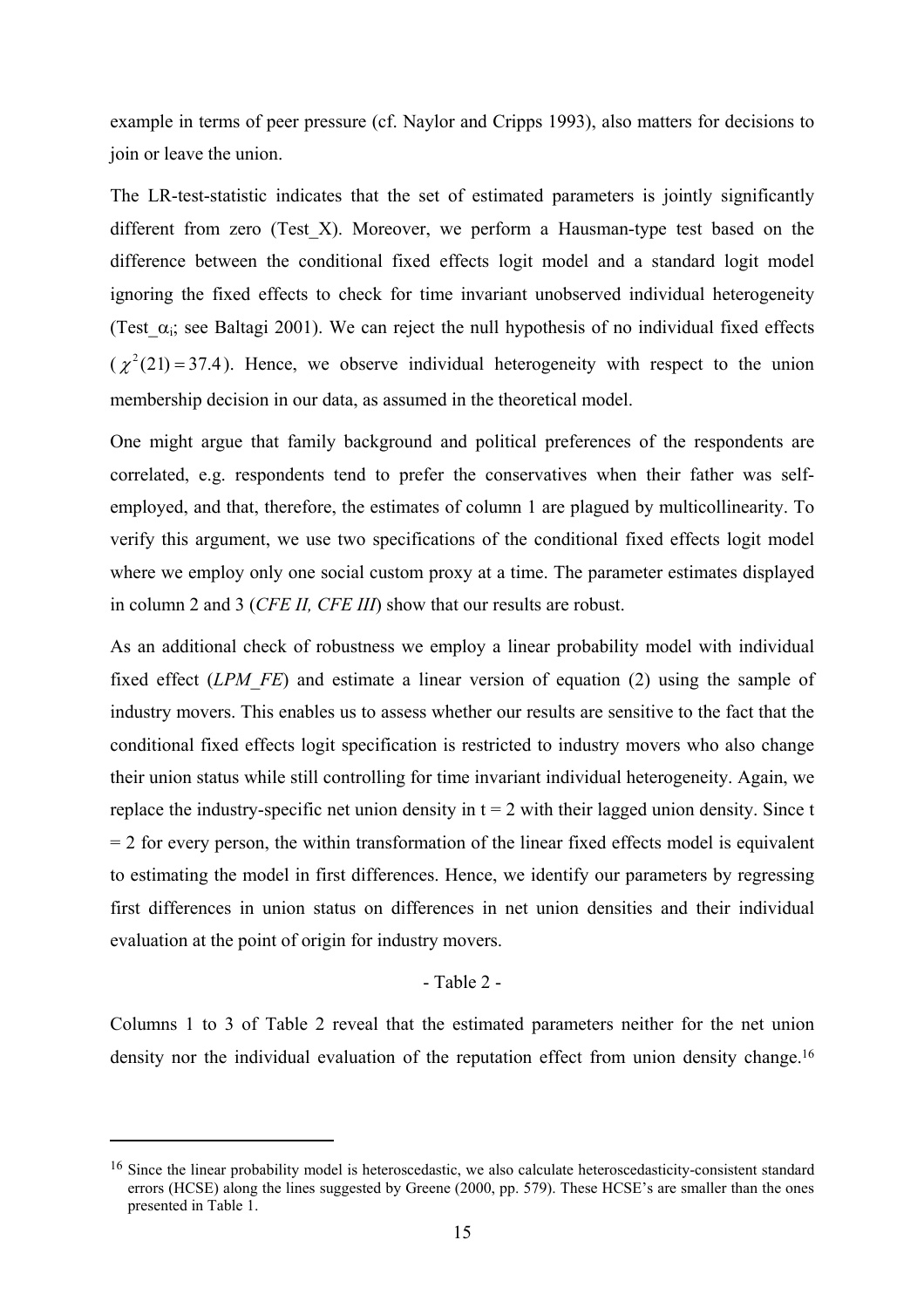Hence, we again find evidence for conformity based unionism that differs with respect to individual family background.17

#### 7. Conclusions

 $\overline{a}$ 

The central objective of this paper is to investigate the importance of social custom effects for individual union membership. Initially, we develop a model of endogenous union membership based on the institutional features of the German labour market. Our subsequent empirical analysis reveals that social custom effects play a crucial role for the individual decision to join or leave a union in Germany. In particular, we find for people who switch industries (from a to b) that an increase in the lagged difference in net union densities between the new sector (b) and the old sector (a) goes along with an increase in the probability of joining the union. This effect varies across respondents with different social background and points to conformity based unionism, i.e. the individual willingness to join (or leave) a union increases (declines) with industry-specific net union densities.

Although trade unions in Germany obviously face the problem of workers taking a free-ride on union services, our results provide evidence in support of the hypothesis that social custom effects restrict such opportunistic behaviour. This lends support to the observed strategies of unions in Germany of stressing their role as a social movement promoting specific social values. However, the theoretical analysis shows that such a strategy can be riddled with difficulties. If sector-specific net union densities decline due to, for example, shifts in product demand, changes in the composition of the labour force, or the emergence of new, nonunionised firms, the conformity-based social custom effect may be weakened substantially and union density fall below its minimum level. A union strategy focussing on social values may in such a case not overcome but accentuate the free-rider problem. Whether recent union mergers in Germany are a rational response to the problem of minimum union densities is an open issue. On the hand, one might argue that union mergers like Ver.di stabilise union density above a critical value and, therefore, preserve or re-enforce an existing social custom. On the other hand, union mergers have to unite different cultures and this might erode the social custom. Since large-scale union mergers in Germany are a recent phenomenon, the evaluation of these competing effects remains a challenge for future research.

<sup>&</sup>lt;sup>17</sup> The same result holds when we estimate the parameters of the LPM\_FE based on the subsample N = 716 employed for the CFE estimates.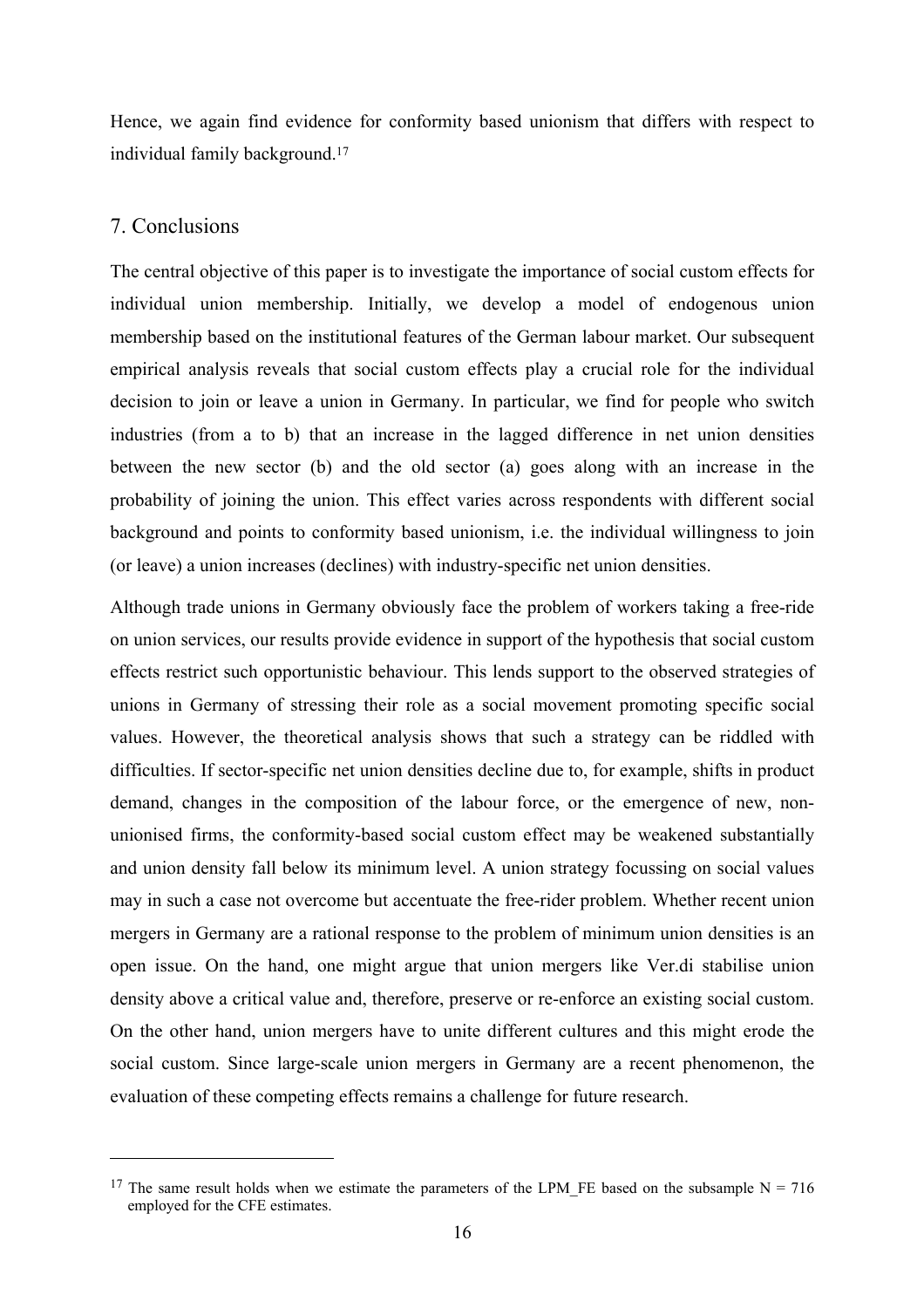A further challenge is the determination of additional measures of social customs or norms. As Naylor and Cripps (1993) stress, peer pressure within the firm is a major reason for joining a union. Hence, there is additional demand for social custom proxies of the workplace environment. Moreover, it would be desirable to explicitly compare the impact of pure private good incentives (cf. Booth and Chatterji 1995, Holmlund and Lundborg 1999, Moreton 1998, 1999) with those of social custom effects. Our estimates show that social custom effects exist but – due to the lack of adequate data – we cannot contrast the two hypotheses of how the incentives to free-ride can be overcome.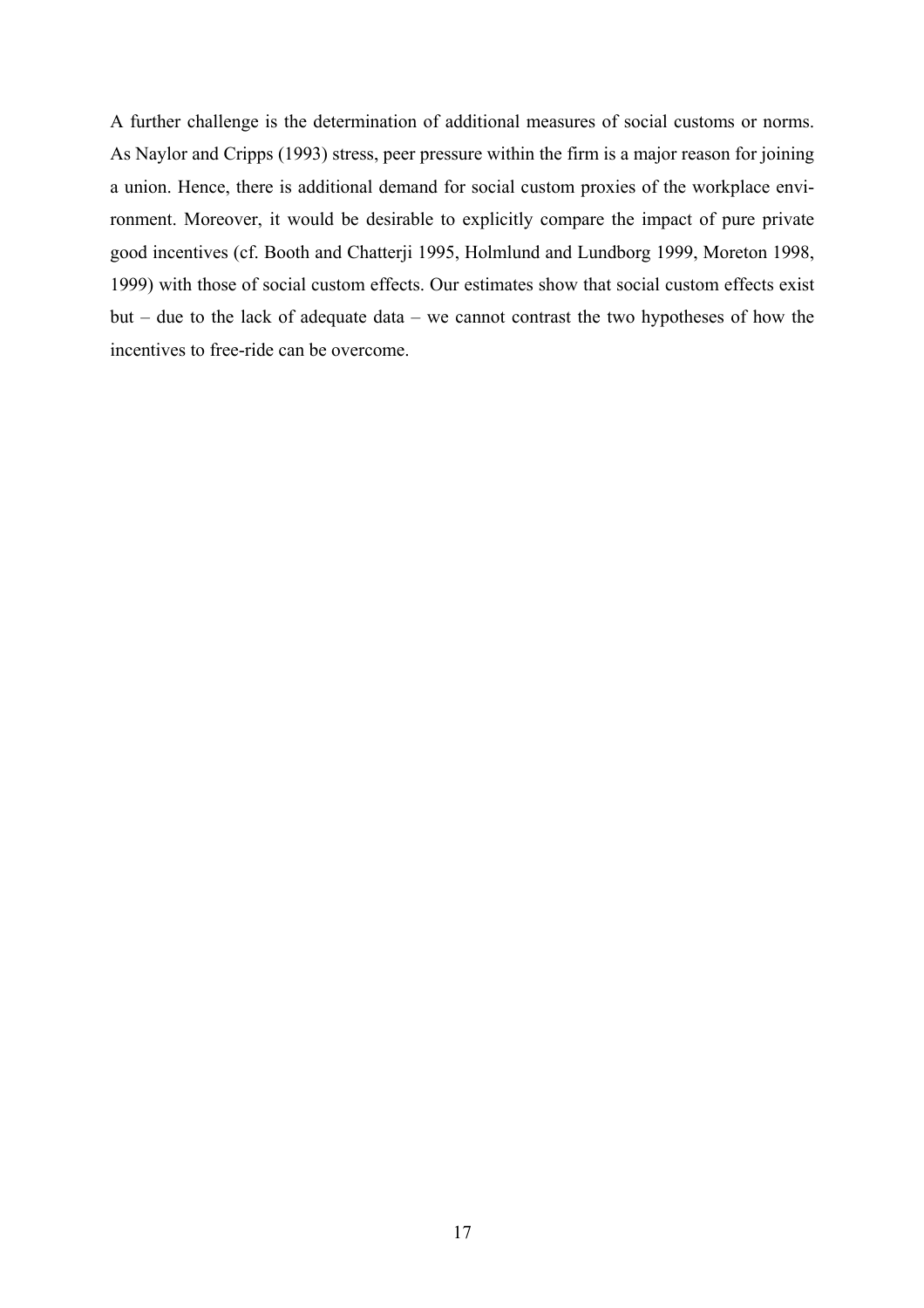#### References

- Akerlof, G.A. (1980), A Theory of Social Custom, of Which Unemployment May be One Consequence, The Quarterly Journal of Economics 94, 749-775.
- Baltagi, B. (2001), Econometric Analysis of Panel Data,  $2<sup>nd</sup>$  Edition, Wiley & Sons.
- Beck, M. and B. Fitzenberger (2003), Changes in Union Membership over Time: A Panel Analysis for West Germany, ZEW Discussion Paper No. 03–42.
- Bertrand, M., E.F.P. Luttmer and S. Mullainathan (2000), Network Effects and Welfare Cultures, The Quarterly Journal of Economics 115, 1019-1055.
- Booth, A. L. (1985), The Free Rider Problem and a Social Custom Model of Trade Union Membership, The Quarterly Journal of Economics 100, 253-261.
- Booth, A. L. and M. Chatterii (1993), Reputation, Membership and Wages in an Open Shop Trade Union, Oxford Economic Papers 45, 23-41.
- Booth, A. L. and M. Chatterji (1995), Union Membership and Wage Bargaining when Membership is not Compulsory, The Economic Journal 105, 345-360.
- Calmfors, L., Booth, A.L., Burda, M., Checchi, D., Naylor, R. and J. Visser (2001), The Future of Collective Bargaining Europe, 1-134, in: Boeri, T., Brugiavini, A. and L. Calmfors (eds), The Role of Unions in the Twenty-First Century – A Study for the Fondazione Rodolfo Debenedetti, Oxford University Press.
- Cameron, S. (2001), The Economic Analysis of Social Customs: the Case of Pre-marital Sex, Journal of Evolutionary Economics 11, 457-473.
- Chamberlain, G. (1980), Analysis of Covariance with Qualitative Data, Review of Economic Studies 47, 225-238.
- Chang, J. and C. Lai (1999), Carrots or Sticks? A Social Custom Viewpoint on Worker Effort, European Journal of Political Economy 15, 297-310.
- Chang, J., Lai, C. and C. C. Yang (2000), Casual Police Corruption and the Economics of Crime: Further Results, International Review of Law and Economics 20, 35-51.
- Checchi, D. and G. Corneo (2000), Trade Union Membership: Theories and Evidence for Italy, Lavore e Relazioni Industriali 2, 151-186.
- Corneo, G. (1993), Semi-unionized Bargaining with Endogenous Membership and Management Opposition, Journal of Economics 57, 169-188.
- Corneo, G. (1995), Social Custom, Management Opposition, and Trade Union Membership, European Economic Review 39, 275-292.
- Corneo, G. (1997), The Theory of the Open-Shop Trade Union Reconsidered, Labour Economics 4, 71-84.
- de Neubourg, C. und M. Vendrik (1994), An Extended Rationality Model of Social Norms in Labour Supply, Journal of Economic Psychology 15, 93-126.
- Ebbinghaus, B. (2003), Dinosaurier der Dienstleistungsgesellschaft? Der Mitgliederschwund deutscher Gewerkschaften im historischen und internationalen Vergleich, in: Schroeder, W. B. Wessels (eds.), Gewerkschaften in Politik und Gesellschaft in der Bundesrepublik. Westdeutscher Verlag.
- Ebbinghaus, B. and J. Visser (2000), Trade Unions in Western Europe since 1945, Macmillan.
- Fitzenberger, B., Ernst, M. and I. Haggeney (1999), Wer ist noch Mitglied in Gewerkschaften?, Zeitschrift für Wirtschafts- und Sozialwissenschaften 119, 223-263.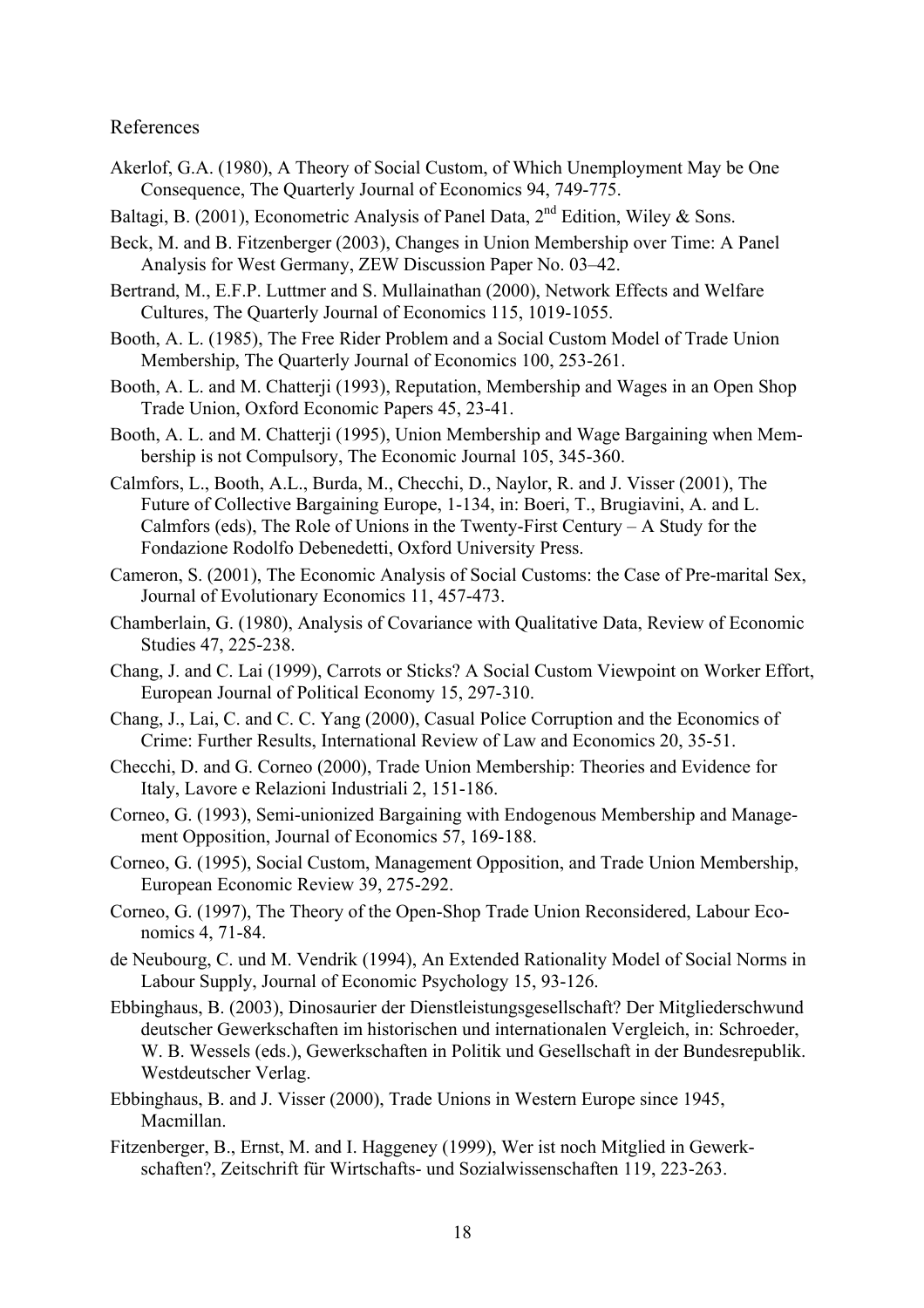- Franz, W. and B. Fitzenberger (1999), Industry-level Wage Bargaining: a Partial Rehabilitation. The German Experience, Scottish Journal of Political Economy 46, 437-457.
- Goerke, L. (1997), An Open Shop, Wage Bargaining, and Taxation A Note, Oxford Economic Papers 49, 651-657.
- Goerke, L. (2002), Taxes and Unemployment, Kluwer Academic Publishers.
- Goerke, L. and M. Pannenberg (1998), Social Custom, Free Riders, and Trade Union Membership in Germany and Great Britain, DIW Discussion Paper No. 177.
- Greene, W. (2000), Econometric Analysis, 4<sup>th</sup> Edition, Prentice Hall.
- Holmlund, B. and P. Lundborg (1999), Wage Bargaining, Union Membership, and the Organization of Unemployment Insurance, Labour Economics 6, 397-415.
- Ichino, A. and G. Maggi (2000), Work Environment and Individual Background: Explaining Regional Shirking Differentials in a Large Italian Firm, The Quarterly Journal of Economics 115, 1057-1090.
- Ingham, M. (1993), Characteristics and Customs: Empirical Evidence on the Union-joining Decision, Employee Relations 15, 27-41.
- Ingham, M. (1995), Union Joining: an Empirical Test of the Social Custom Model, Applied Economics Letters 2, 245-247.
- Kohaut, S. and C. Schnabel (2003), Tarifverträge nein danke! Einflussfaktoren der Tarifbindung west- und ostdeutscher Betriebe, Jahrbücher für Nationalökonomie und Statistik 223, 312-331.
- Lai, C., Chang, J. and W. Chang (2001), Currency Devaluation in an Open-Shop Union, International Review of Economics and Finance 10, 61-74.
- Lai, C., Yang, C. and J. Chang (2003), Environmental Regulations and Social Norms, International Tax and Public Finance 10, 63-75.
- Lorenz, W. and J. Wagner (1991), Bestimmungsgründe von Gewerkschaftsmitgliedschaft und Organisationsgrad. Eine ökonometrische Analyse auf Mikrodatenbasis für die Bundesrepublik Deutschland, Zeitschrift für Wirtschafts- und Sozialwissenschaften 111, 65-82.
- Manski, C.F. (1993), Identification of Endogenous Social Effects: The Reflection Problem, Review of Economic Studies 60, 531-542.
- Manski, C.F. (2000), Economic Analysis of Social Interactions, Journal of Economic Perspectives 14, 115-136.
- Moreton, D.R. (1998), An Open Trade Union Model of Wages, Effort and Membership, European Journal of Political Economy 14, 511-527.
- Moreton, David (1999), A Model of Labour Productivity and Union Density in British Private Sector Unionised Establishments, Oxford Economic Papers 51, 322-344.
- Myles, G.G. and R.A. Naylor (1996), A Model of Tax Evasion with Group Conformity and Social Customs, European Journal of Political Economy 12, 49-66.
- Naylor, R.A. (1989), Strikes, Free Riders and Social Customs, Quarterly Journal of Economics 104, 771-785.
- Naylor, R.A. (1990), A Social Custom Model of Collective Action, European Journal of Political Economy 6, 201-216.
- Naylor, R.A. and M. Cripps (1993), An Economic Theory of the Open Trade Union, European Economic Review 37, 1599-1620.
- Naylor, R.A. and O. Raaum (1993), The Open Shop Union, Wages and Management Opposition, Oxford Economic Papers 45, 589-604.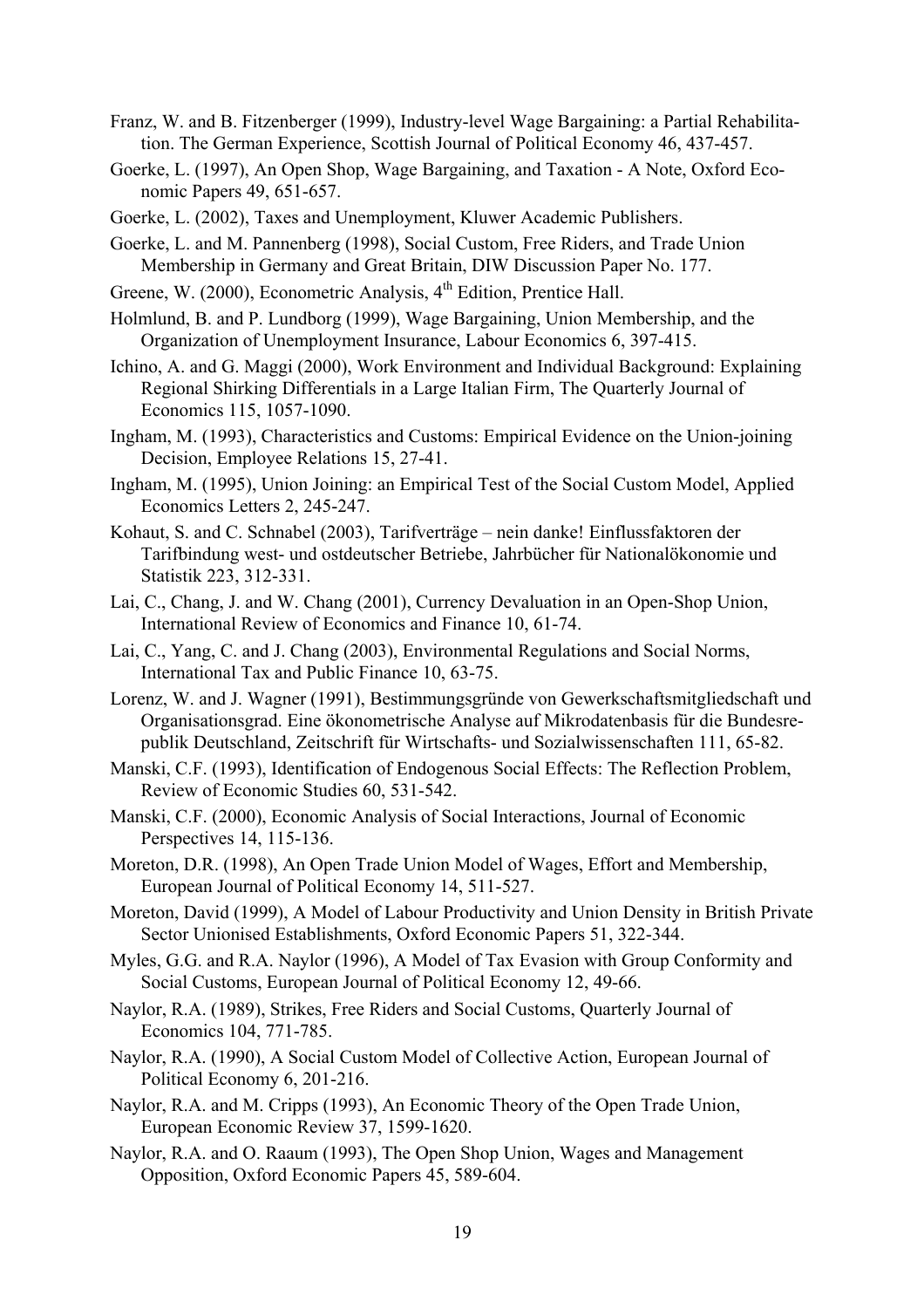Olson, M. Jr. (1965), The Logic of Collective Action, Harvard University Press.

- Schnabel, C. and J. Wagner (2003a), Trade Union Membership in Eastern and Western Germany: Convergence or Divergence?, IZA Discussion Paper No. 707.
- Schnabel, C. and J. Wagner (2003b), Determinants of Trade Union Membership in Western Germany: Evidence From Microdata, 1980-2000, IZA Discussion Paper No. 708.
- SOEP Group (2001), The German Socio-Economic Panel after more than 15 years Overview, Vierteljahrshefte zur Wirtschaftsforschung 70, 7-14.
- Visser, J. (2002), Why Fewer Workers Join Unions in Europe: a Social Custom Explanation of Membership Trends, British Journal of Industrial Relations 40, 403-430.
- Wagner, J. (1990), Gewerkschaftsmitgliedschaft und Arbeitseinkommen in der Bundesrepublik Deutschland, Discussion Paper No. 155, University of Hannover.
- Wagner, J. (1991), Gewerkschaftsmitgliedschaft und Arbeitseinkommen in der Bundesrepublik Deutschland, Ifo-Studien 37, 109-140.
- Wagner, G., R. Burkhauser and F. Behringer (1993), The English Language Public Use File of the German Socio-Economic Panel, The Journal of Human Resources 28, 429-433.
- Windolf, H. and J. Haas (1989), Who Joins the Union? Determinants of Trade Union Membership in West Germany 1974-1984, European Sociological Review 5, 147-165.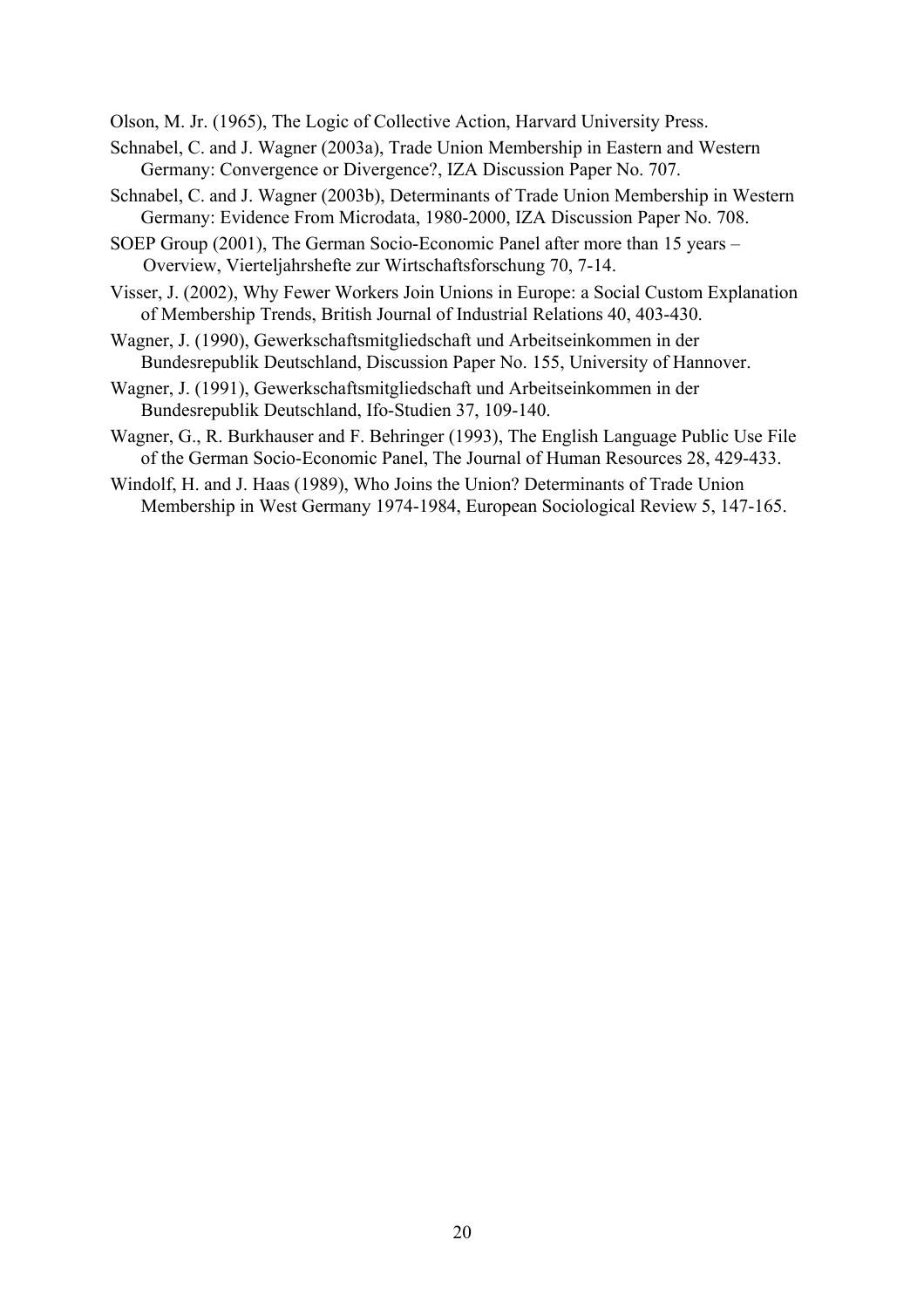|                                 | - conditional fixed effects logit model (CFE) - |                     |                     |
|---------------------------------|-------------------------------------------------|---------------------|---------------------|
|                                 | $CFE-I$                                         | $CFE - II$          | $CFE - III$         |
| net union density (ud)          | $0.022*$                                        | $0.013+$            | $0.019 +$           |
|                                 | (0.010)                                         | (0.008)             | (0.010)             |
| father self-employed * ud       | $-0.09*$                                        | $-0.09*$            |                     |
|                                 | (0.041)                                         | (0.041)             |                     |
| "prefers SPD" * ud              | $-0.029$                                        |                     | $-0.027$            |
|                                 | (0.020)                                         |                     | (0.019)             |
| "prefers CDU/CSU" * ud          | $-0.014$                                        |                     | $-0.018$            |
|                                 | (0.027)                                         |                     | (0.026)             |
| Social Democrats (SPD)          | 0.749                                           | --                  | 0.623               |
|                                 | (0.619)                                         |                     | (0.612)             |
| Conservatives                   | 0.284                                           |                     | 0.394               |
| (CDU/CSU)                       | (0.878)                                         |                     | (0.850)             |
| qualified blue-collar worker    | 0.377                                           | 0.350               | 0.402               |
|                                 | (0.314)                                         | (0.312)             | (0.310)             |
| unqualified white-collar        | $-0.081$                                        | $-0.050$            | $-0.060$            |
| worker                          | (0.407)                                         | (0.405)             | (0.401)             |
| qualified white-collar worker   | $-0.260$                                        | $-0.249$            | $-0.202$            |
|                                 | (0.423)                                         | (0.420)             | (0.414)             |
| firm size: $20 \le X \le 200$   | $0.687*$                                        | $0.700*$            | $0.647*$            |
|                                 | (0.281)                                         | (0.280)             | (0.278)             |
| firm size: $200 \le X \le 2000$ | 1.543**                                         | 1.499**             | 1.469**             |
|                                 | (0.317)                                         | (0.313)             | (0.313)             |
| firm size: $X \ge 2000$         | 1.883**                                         | 1.895**             | 1.805**             |
|                                 | (0.354)                                         | (0.354)             | (0.349)             |
| tenure                          | $0.136**$                                       | $0.136**$           | $0.147**$           |
|                                 | (0.048)                                         | (0.047)             | (0.047)             |
| tenure (squared)                | $-0.005*$                                       | $-0.005*$           | $-0.005**$          |
|                                 | (0.002)                                         | (0.002)             | (0.002)             |
| experience                      | 0.025                                           | 0.027               | 0.025               |
|                                 | (0.068)                                         | (0.067)             | (0.067)             |
| experience (squared)            | $-0.003+$                                       | $-0.003+$           | $-0.002+$           |
|                                 | (0.001)                                         | (0.001)             | (0.001)             |
| log of monthly gross income     | 0.280                                           | 0.265               | 0.315               |
|                                 | (0.311)                                         | (0.305)             | (0.307)             |
| Test $X$ (df)                   | $\chi^2(21) = 100.5$                            | $\chi^2(17) = 98.4$ | $\chi^2(20) = 96.3$ |
| Test $\alpha_i$ (df)            | $\chi^2(21) = 37.14$                            | $\chi^2(17) = 28.5$ | $\chi^2(20) = 35.3$ |
| Number of observations          | 716                                             | 716                 | 716                 |
| Number of individuals           | 358                                             | 358                 | 358                 |

| Table 1                                     |
|---------------------------------------------|
| Union Membership and Social Custom          |
| conditional fined effects logit model (CEE) |

 Notes: Data source: German Socio Economic Panel (GSOEP). Dependent variable: union membership dummy. Standard errors in parentheses, significance level: \*\*  $\alpha$  < 0.01 / \*  $\alpha$  < 0.05 / +  $\alpha$  < 0.1,

(df): degrees of freedom, set of regional dummies included.

Test\_X: LR-Test with  $H_0$ : Set of estimated parameters are simultaneously equal to 0.

Test\_ $\alpha_i$ : Hausman-test with H<sub>0</sub>: Absence of individual fixed effects.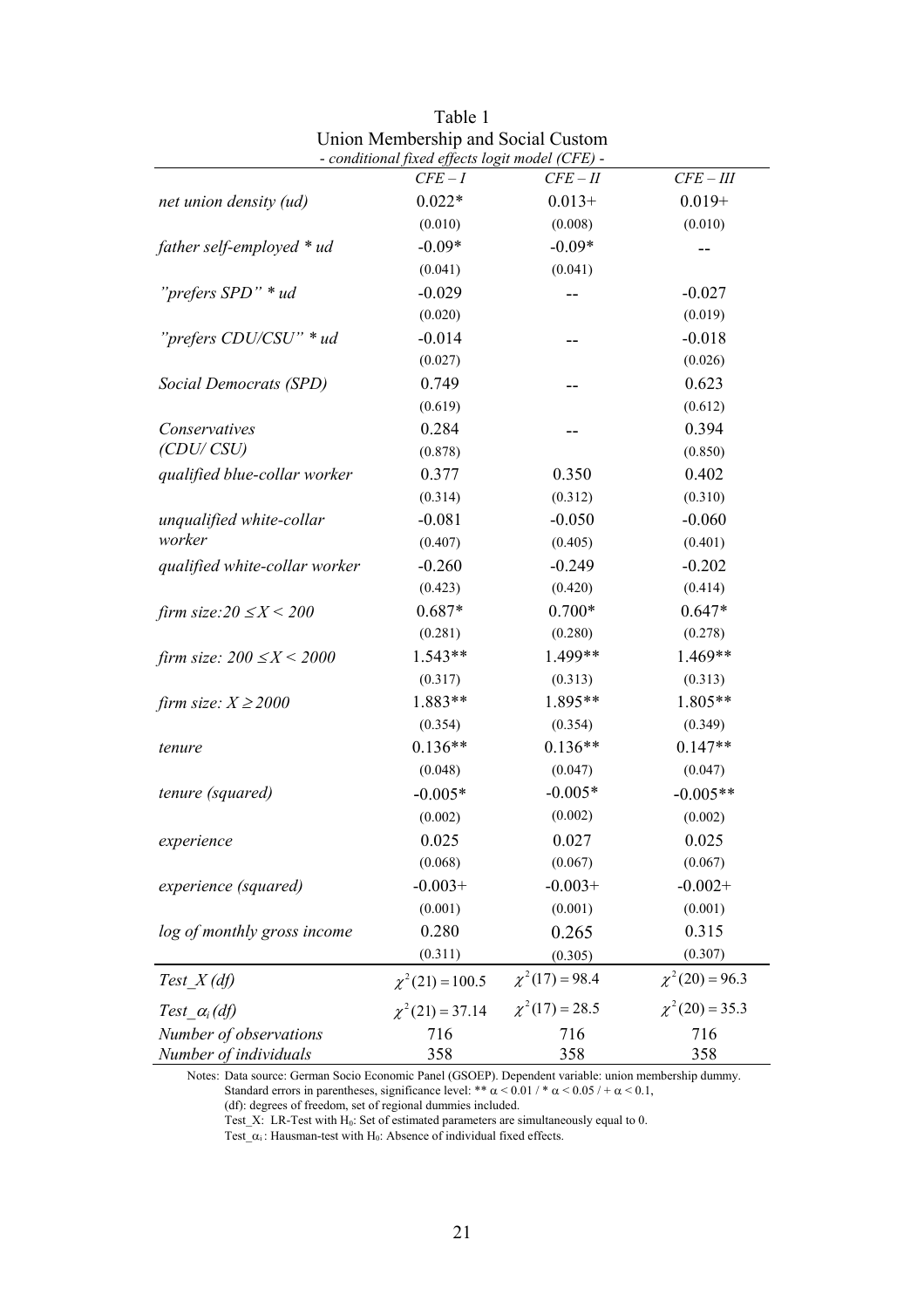|                                 | - linear probability model with fixed effects (LPM_FE)- |                     |                     |
|---------------------------------|---------------------------------------------------------|---------------------|---------------------|
|                                 | LPM FE-I                                                | LPM FE-II           | LPM FE-III          |
| net union density (ud)          | $0.002*$                                                | $0.002*$            | $0.002*$            |
|                                 | (0.001)                                                 | (0.001)             | (0.001)             |
| father self-employed * ud       | $-0.004+$                                               | $-0.004+$           |                     |
|                                 | (0.002)                                                 | (0.002)             |                     |
| "prefers SPD" * ud              | $-0.002$                                                |                     | $-0.002$            |
|                                 | (0.002)                                                 |                     | (0.002)             |
| "prefers CDU/CSU" * ud          | $-0.0004$                                               |                     | $-0.001$            |
|                                 | (0.002)                                                 |                     | (0.002)             |
| Social Democrats (SPD)          | 0.060                                                   | --                  | 0.055               |
|                                 | (0.049)                                                 |                     | (0.050)             |
| Conservatives                   | 0.006                                                   |                     | 0.019               |
| (CDU/CSU)                       | (0.062)                                                 |                     | (0.062)             |
| Qualified blue-collar worker    | 0.019                                                   | 0.019               | 0.020               |
|                                 | (0.026)                                                 | (0.026)             | (0.026)             |
| unqualified white-collar        | $-0.013$                                                | $-0.013$            | $-0.014$            |
| worker                          | (0.032)                                                 | (0.032)             | (0.032)             |
| qualified white-collar worker   | $-0.031$                                                | $-0.031$            | $-0.030$            |
|                                 | (0.033)                                                 | (0.033)             | (0.033)             |
| firm size: $20 \le X \le 200$   | $0.059**$                                               | $0.059**$           | $0.058**$           |
|                                 | (0.022)                                                 | (0.022)             | (0.022)             |
| firm size: $200 \le X \le 2000$ | $0.154**$                                               | $0.154**$           | $0.153**$           |
|                                 | (0.026)                                                 | (0.026)             | (0.026)             |
| Firm size: $X \ge 2000$         | $0.202**$                                               | $0.203**$           | $0.201**$           |
|                                 | (0.028)                                                 | (0.028)             | (0.028)             |
| Tenure                          | $0.012**$                                               | $0.012**$           | $0.012**$           |
|                                 | (0.004)                                                 | (0.004)             | (0.004)             |
| tenure (squared)                | $-3*10-4*$                                              | $-3*10-4*$          | $-3*10-4*$          |
|                                 | $(1*10-4)$                                              | $(1*10-4)$          | $(1*10-4)$          |
| Experience                      | $4*10-5$                                                | $-2*10-4$           | $2*10-5$            |
|                                 | $(5*10-3)$                                              | $(5*10-3)$          | $(5*10-4)$          |
| experience (squared)            | $-2*10-4$                                               | $-1*10-4$           | $-1*10-4$           |
|                                 | $(1*10-4)$                                              | $(1*10-4)$          | $(1*10-4)$          |
| log of monthly gross income     | 0.026                                                   | 0.028               | 0.030               |
|                                 | (0.014)                                                 | (0.022)             | (0.022)             |
| Test $X$ (df)                   | $F(21, 1861)=6.1$                                       | $F(17, 1865)=7.4$   | $F(20,1862)=6.2$    |
| Test $\alpha_i$ (df)            | $F(1881, 1861)=2.7$                                     | $F(1881, 1865)=2.7$ | $F(1881, 1862)=2.7$ |
| Number of observations          | 3764                                                    | 3764                | 3764                |
| Number of individuals           | 1882                                                    | 1882                | 1882                |

| Table 2                                                                                                                                                                                                                                                                                                                                                                                                                                                                                                                   |
|---------------------------------------------------------------------------------------------------------------------------------------------------------------------------------------------------------------------------------------------------------------------------------------------------------------------------------------------------------------------------------------------------------------------------------------------------------------------------------------------------------------------------|
| Union Membership and Social Custom                                                                                                                                                                                                                                                                                                                                                                                                                                                                                        |
| $\blacksquare$ $\blacksquare$ $\blacksquare$ $\blacksquare$ $\blacksquare$ $\blacksquare$ $\blacksquare$ $\blacksquare$ $\blacksquare$ $\blacksquare$ $\blacksquare$ $\blacksquare$ $\blacksquare$ $\blacksquare$ $\blacksquare$ $\blacksquare$ $\blacksquare$ $\blacksquare$ $\blacksquare$ $\blacksquare$ $\blacksquare$ $\blacksquare$ $\blacksquare$ $\blacksquare$ $\blacksquare$ $\blacksquare$ $\blacksquare$ $\blacksquare$ $\blacksquare$ $\blacksquare$ $\blacksquare$ $\blacks$<br>$\sim$ $\sim$ $\sim$ $\sim$ |

 Notes: Data source: German Socio Economic Panel (GSOEP). Dependent variable: union membership dummy. Standard errors in parentheses, significance level: \*\*  $\alpha$  < 0.01 / \*  $\alpha$  < 0.05 / +  $\alpha$  < 0.1,

(df): degrees of freedom, set of regional dummies included.

Test\_X: F-Test with  $H_0$ : Set of estimated parameters are simultaneously equal to 0.

Test\_ $\alpha_i$ : F-test with H<sub>0</sub>: Absence of individual fixed effects.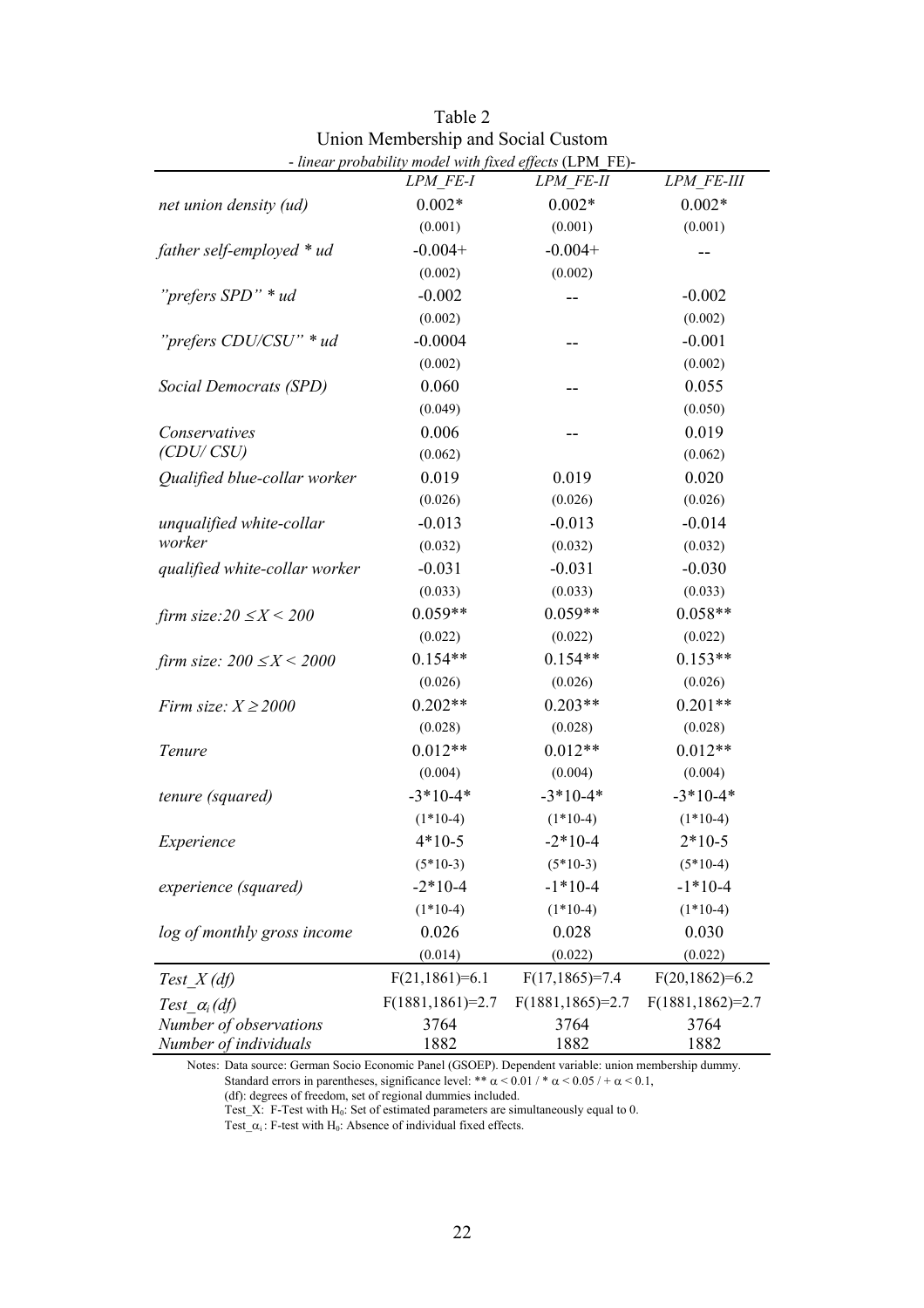#### Appendix I: The Social Custom Model of Trade Union Membership

Reputation from membership is defined by equation (1) of the main text where density is measured as the ratio of union members to the fixed labour supply, normalised to unity. For convenience, we restrict the parameter β to the interval  $β ∈ [-1, 1]$ . Assuming the shift parameter R to exceed unity ensures that being a union member always yields a reputation gain in the absence of a membership fee  $(r^{i} > 0)$ . Since employees who are characterised by high values of  $\gamma$  join the union first, the marginal member k is defined by  $\gamma^k = 1$  - m, for a uniform distribution of  $\gamma$  on the interval [0, 1]. Substituting in the reputation function (1) yields  $r^k = R$ - m<sup>η + 1</sup> + (1 - β)m<sup>η</sup>. Given the assumptions of a wage-dependent membership fee, the possibility to remain a union member when unemployed, and an equal probability of employment for all workers, the expected utility of union membership  $U^{ui}$  for an individual i is:

$$
U^{ui} = N(w) \Big[ u(w(1-g)) + r^i \Big] + (1 - N(w)) \Big[ u(B) + \alpha r^i \Big] \tag{A.1}
$$

Since the wage is independent of union membership, the expected utility of non-membership  $U<sup>n</sup>$  is the same for all individuals and given by:

$$
U^n = N(w)u(w) + (1 - N(w))u(B)
$$
\n(A.2)

An employee will join the union if the expected gain  $Z^i = U^{ui}$  -  $U^n$  from doing so is positive.

$$
Z^{i} = N(w)\big[u(w(1-g)) - u(w)\big] + \big[R + \gamma^{i}m^{\eta} - \beta m^{\eta}\big] \big[N(w)(1-\alpha) + \alpha\big]
$$
 (A.3)

The gain from joining or leaving the union for the marginal member k is  $\tilde{Z} = Z(\gamma^k) = 0$ :

$$
\tilde{Z} = N(w) \{ u(w(1-g)) - u(w) + (1-\alpha)r^{k} \} + \alpha r^{k} = 0
$$
\n(A.4)

For  $\tilde{Z} = 0$ , the term in curly brackets in (A.4) is non-positive.  $\tilde{Z}_{w} > 0$  holds for u'(w(1 - g))  $u'(w)/(1 - g) > 0$ . Parametrically varying m, a membership demand curve (MD) can be derived:

$$
\tilde{Z}_m = -\left(N(1-\alpha) + \alpha\right)m^{\eta-1}\left[(1+\eta)m - (1-\beta)\eta\right]
$$
\n(A.5)

For  $\beta = 1$  or  $\eta = 0$ ,  $\tilde{Z}$  declines with membership. The membership demand curve of a union of elitists or sovereign employees has a positive slope. For conformists,  $\beta \le 0$  holds and the term in square brackets in (A.5) is positive for any  $m > s = n(1 - \beta)/(1 + n)$ .

The wage bargaining curve (WB) results from the maximisation of the asymmetric Nashproduct, where  $\rho$  (1 -  $\rho$ ) defines the union's (firm's) bargaining power. The firm's gain from bargaining is defined by its profits Π. The union maximises the (expected) utility of its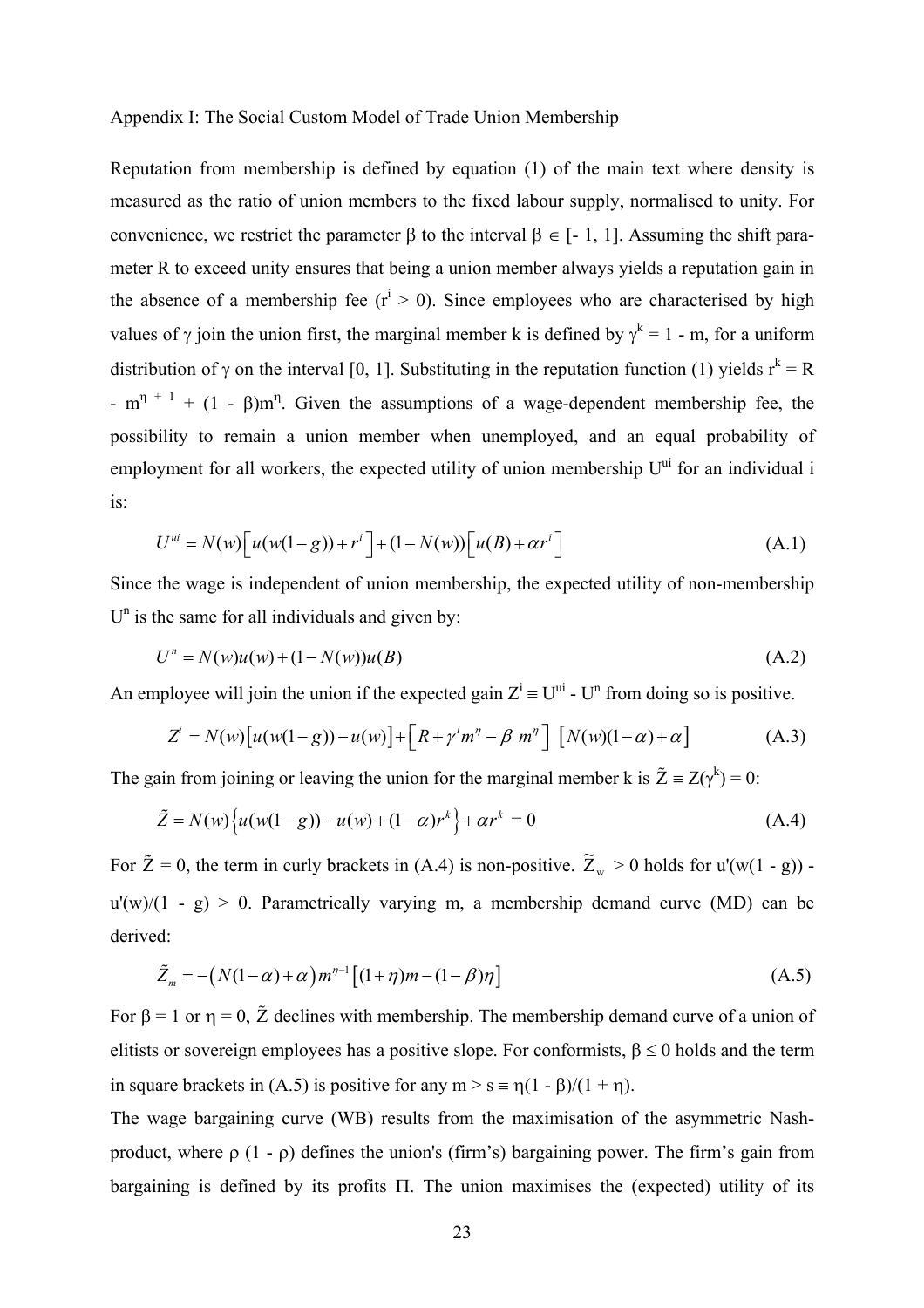median member h, where  $\gamma^h = (1 + \gamma^k)/2 = 1 - m/2$ . For  $r^h = R - 0.5m^{\eta+1} + (1 - \beta)m^{\eta}$ , union utility is  $\Omega = N \left[ u(w(1-g)) + r^h \right] + (1-N) \left[ u(B) + \alpha r^h \right]$ . In the case of no agreement, the median employee obtains unemployment benefits B and can retain the union status. Hence, the union's threat-point is  $u(B) + \alpha r^{h}$ . This yields:

$$
V = \frac{Nu'(w(1-g))(1-g)}{u(w(1-g)) - u(B) + (1-\alpha)\left(R - \frac{m^{n+1}}{2} + (1-\beta)m^n\right)} - \frac{1-\rho}{\rho}\frac{N^2}{\Pi} + N_w = 0
$$
 (A.6)

Sufficient conditions for  $V_w < 0$  are: (1) the labour demand curve is weakly concave ( $N_{ww} \leq$ 0), (2) the sum of twice the labour demand elasticity and the ratio of labour cost to profits is positive (cf. Goerke and Pannenberg 1998). Moreover, for  $\phi = u(w(1 - g)) - u(B) + (1 - \alpha) r^h$ .

$$
V_m = \frac{Nu'(w(1-g))(1-g)(1-\alpha)}{\phi^2} m^{\eta-1} \left[ (1+\eta) \frac{m}{2} - (1-\beta)\eta \right]
$$
 (A.7)

For a union of elitist or sovereign members  $V_m > 0$ , such that the WB is upward sloping (see figure 2). For conformists, characterised by  $\beta \le 0$  and  $\eta > 0$ , two cases can be distinguished. For  $m < 2s$ , the WB is downward sloping, as  $V_m < 0$ . For  $m > 2s$ ,  $V_m > 0$  (see figure 3).

The specification in equations (2) and (A.3) implies that a worker decides about its membership prior to having knowledge about the employment status. Ex-post, i. e. after some workers have become unemployed, the incentives to be a member differ since the probabilities of obtaining a job play no role. This could give rise to adjustments in union membership. However, if jobs are allocated at random among the workforce, these membership dynamics would be of a short-run nature, not alter the long-run equilibrium union density and can, therefore, be ignored. The argument is the following: first, wages are determined on the basis of the membership level *at the time* of the bargain. If wages are then fixed, subsequent changes in union density will have no impact on wages and employment. Second, given the random determination of employment, all workers who might have found it favourable to reverse their decision subsequent to the last instance of wage determination, have an incentive to join the union again prior to the next bargain, which is not modelled here. Alternatively, it could be argued that workers are bound by their membership decision for the duration of a wage contract.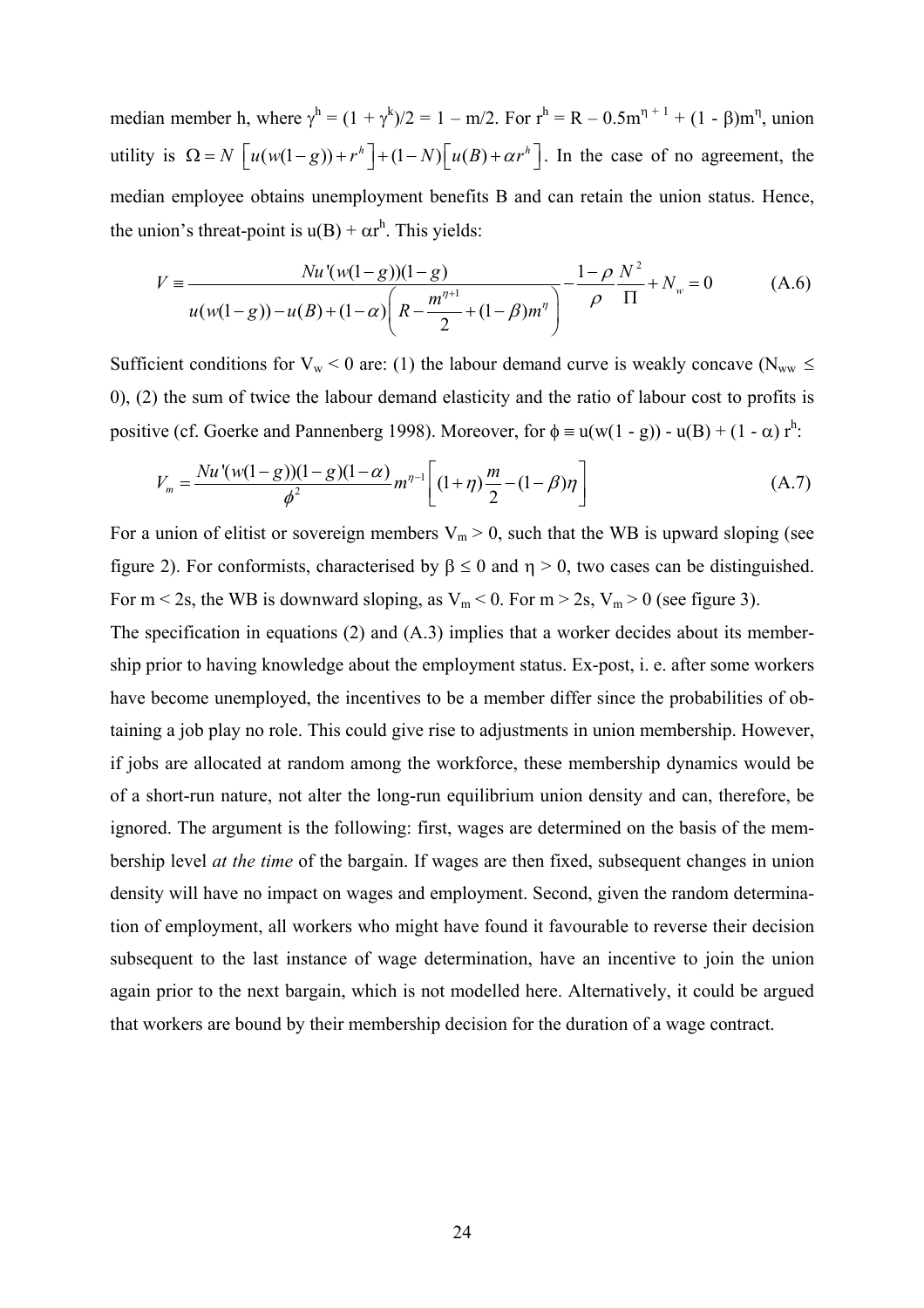Appendix II: Description and Means of Selected Variables

| abie |  |  |
|------|--|--|
|      |  |  |

| Variable                        | Mean   | Mean       |
|---------------------------------|--------|------------|
|                                 | LPM FE | <b>CFE</b> |
| union member                    | 0.25   | 0.50       |
| net union density (ud)          | 27.42  | 28.39      |
| respondent prefers SPD * ud     | 6.65   | 7.14       |
| respondent prefers CDU/CSU * ud | 3.56   | 2.31       |
| father self-employed            | 0.09   | 0.04       |
| father self-employed * ud       | 2.345  | 1.23       |
| Social Democrats (SPD)          | 0.24   | 0.24       |
| Conservatives (CDU/CSU)         | 0.13   | 0.08       |
| qualified blue-collar worker    | 0.23   | 0.27       |
| unqualified white-collar worker | 0.13   | 0.11       |
| Qualified white-collar worker   | 0.32   | 0.22       |
| firm size: $20 \le X \le 200$   | 0.34   | 0.34       |
| firm size: $200 \le X \le 2000$ | 0.23   | 0.22       |
| firm size: $X \ge 2000$         | 0.19   | 0.25       |
| tenure (in years)               | 7.70   | 6.65       |
| experience (in years)           | 19.61  | 18.73      |
| log of monthly gross income     | 7.96   | 7.95       |
| Number of observations          | 3764   | 716        |

*Note:* Since only respondents who change union status contribute to the conditional likelihood function of the CFE-Model, the mean of the union member variable equals 0.5 by construction.